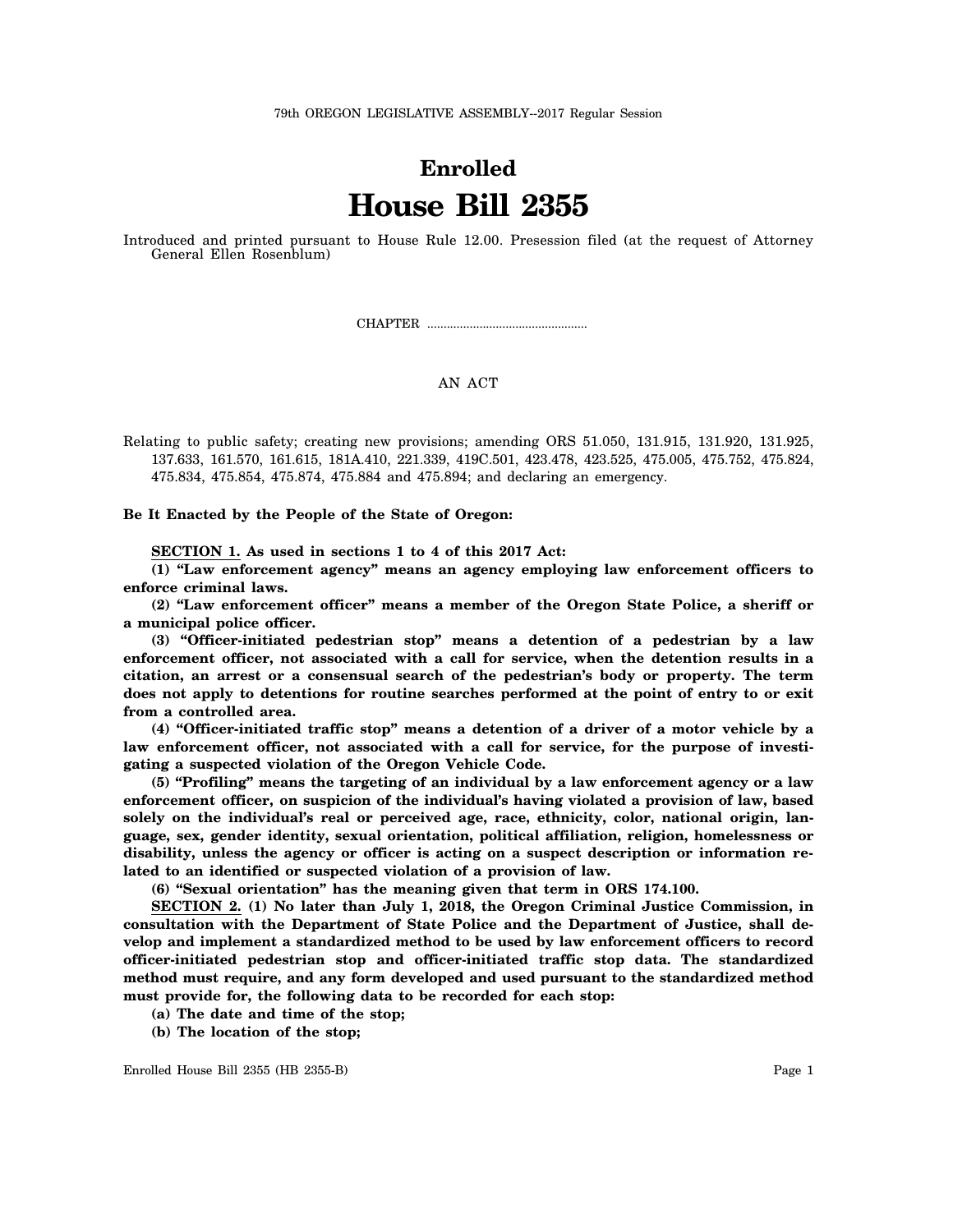**(c) The race, ethnicity, age and sex of the pedestrian or the operator of the motor vehicle stopped, based on the observations of the law enforcement officer responsible for reporting the stop;**

**(d) The nature of, and the statutory citation for, the alleged traffic violation, or other alleged violation, that caused the stop to be made; and**

**(e) The disposition of the stop, including whether a warning, citation or summons was issued, whether a search was conducted, the type of search conducted, whether anything was found as a result of the search and whether an arrest was made.**

**(2) No later than July 1, 2018, the Department of Public Safety Standards and Training, in consultation with law enforcement agencies, shall develop and implement training and procedures to facilitate the collection of officer-initiated pedestrian and traffic stop data pursuant to subsection (1) of this section.**

**(3) Beginning on the dates described in subsection (4) of this section, all law enforcement agencies that engage in officer-initiated pedestrian or traffic stops shall record and retain the following data for each stop:**

**(a) The date and time of the stop;**

**(b) The location of the stop;**

**(c) The race, ethnicity, age and sex of the pedestrian or the operator of the motor vehicle stopped, based on the observations of the law enforcement officer responsible for reporting the stop;**

**(d) The nature of, and the statutory citation for, the alleged traffic violation, or other alleged violation, that caused the stop to be made; and**

**(e) The disposition of the stop, including whether a warning, citation or summons was issued, whether a search was conducted, the type of search conducted, whether anything was found as a result of the search and whether an arrest was made.**

**(4) Each law enforcement agency shall begin recording the data described in subsection (3) of this section as follows:**

**(a) An agency that employs 100 or more law enforcement officers shall begin recording no later than July 1, 2018.**

**(b) An agency that employs between 25 and 99 law enforcement officers shall begin recording no later than July 1, 2019.**

**(c) An agency that employs between one and 24 law enforcement officers shall begin recording no later than July 1, 2020.**

**(5) Each law enforcement agency that engages in officer-initiated traffic or pedestrian stops shall report to the Oregon Criminal Justice Commission the data recorded pursuant to subsection (3) of this section as follows:**

**(a) An agency that employs 100 or more law enforcement officers shall report no later than July 1, 2019, and at least annually thereafter.**

**(b) An agency that employs between 25 and 99 law enforcement officers shall report no later than July 1, 2020, and at least annually thereafter.**

**(c) An agency that employs between one and 24 law enforcement officers shall report no later than July 1, 2021, and at least annually thereafter.**

**(6) Data acquired under this section shall be used only for statistical purposes and not for any other purpose. The data may not contain information that reveals the identity of any stopped individual or the identity of any law enforcement officer. Data collected by law enforcement agencies or held by the Oregon Criminal Justice Commission under this section that may reveal the identity of any stopped individual or the identity of any law enforcement officer is exempt from public disclosure in any manner.**

**(7) The Department of Justice, the Department of Public Safety Standards and Training and the Department of State Police may adopt rules to carry out the provisions of sections 1 to 4 of this 2017 Act.**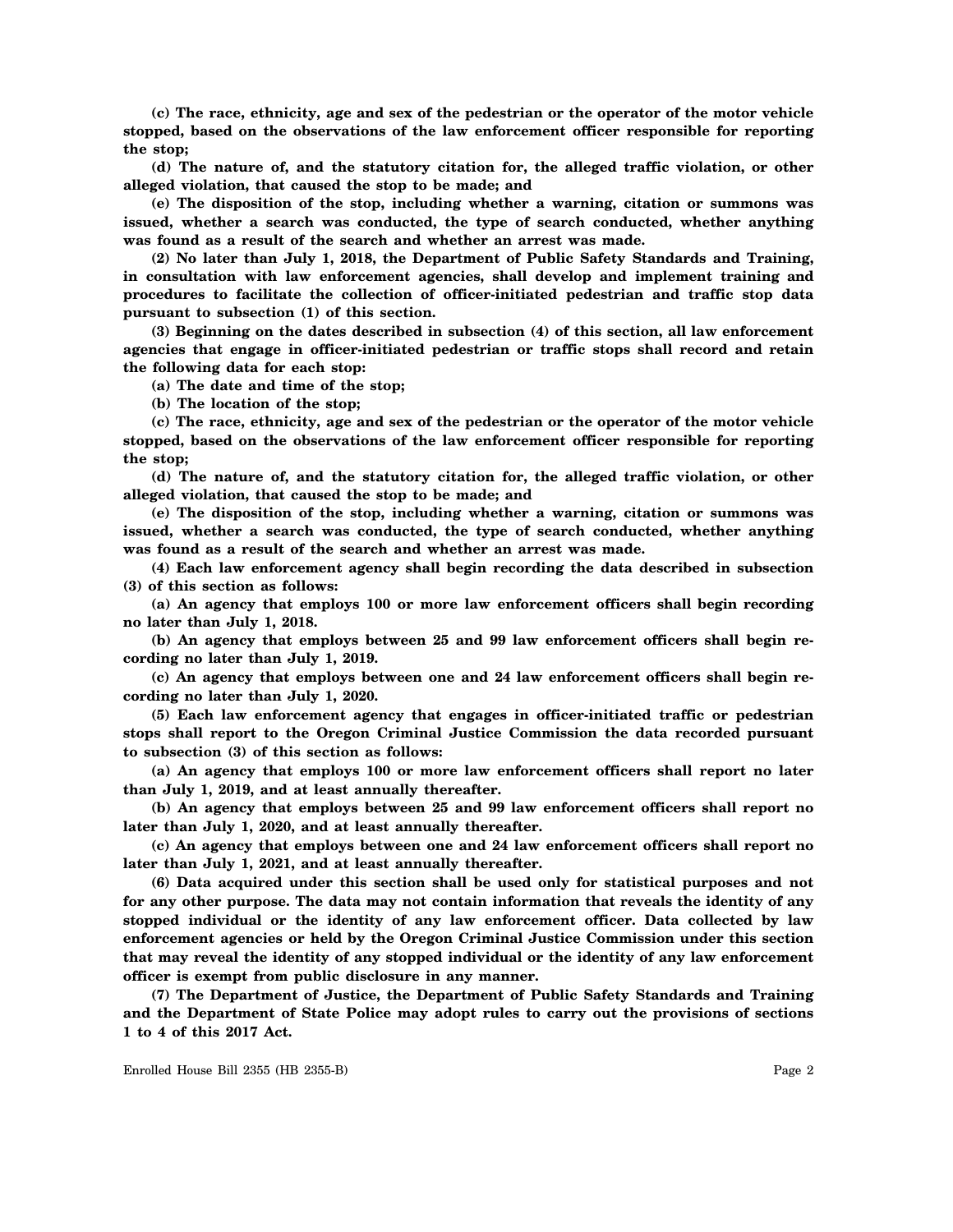**SECTION 3. (1) The Oregon Criminal Justice Commission shall review all data, including the prevalence and disposition of officer-initiated pedestrian and traffic stops, reported by law enforcement agencies pursuant to section 2 of this 2017 Act in order to identify patterns or practices of profiling.**

**(2) The commission shall select one or more statistical analysis methodologies, determined to be consistent with current best practices, with which to review the data as described in subsection (1) of this section.**

**(3) No later than December 1, 2019, and annually thereafter, the commission shall report the results of the review to the Governor, the Department of Public Safety Standards and Training and, in the manner provided in ORS 192.245, to the committees or interim committees of the Legislative Assembly related to the judiciary.**

**SECTION 4. (1) The Department of Public Safety Standards and Training shall receive and review reports provided to the department by the Oregon Criminal Justice Commission pursuant to section 3 of this 2017 Act.**

**(2) Upon receipt of a report described in subsection (1) of this section, the department may provide advice or technical assistance to any law enforcement agency mentioned within the report. Any advice or technical assistance provided shall be based on best practices in policing as determined by the Oregon Center for Policing Excellence established in ORS 181A.660.**

**(3) Upon providing advice or technical assistance under this section, the department shall, within a reasonable amount of time, present a summary of the advice and assistance given to the local public safety coordinating council in the county in which the assisted law enforcement agency is located. If the assisted law enforcement agency is the Oregon State Police, the presentation shall occur in Marion County. The presentation shall be open to the public, feature live testimony by presenters and be held in accordance with ORS 192.610 to 192.690.**

**SECTION 5.** ORS 131.925 is amended to read:

131.925. (1)(a) A law enforcement agency shall provide to the Law Enforcement Contacts Policy and Data Review Committee [*a copy of*] **information concerning** each complaint the agency receives alleging profiling**,**[*.*]

[*(b)*] [*The law enforcement agency*] **and** shall notify the committee of the disposition of the complaint**, in the manner described in this subsection**.

**(b) The law enforcement agency shall submit to the committee a profiling complaint report form summarizing each profiling complaint and the disposition of the complaint, and a copy of each profiling complaint, once each year no later than January 31.**

**(c) The law enforcement agency shall submit the form described in paragraph (b) of this subsection even if the agency has not received any profiling complaints.**

**(d) The profiling complaint report form and copies of profiling complaints submitted to the committee may not include personal information concerning the complainant or a law enforcement officer except as to any personal information recorded on the form as described in subsection (4)(c) of this section.**

(2)(a) A person may submit to the committee a complaint alleging profiling and the committee shall receive the complaints.

(b) The committee also shall receive complaints alleging profiling that are forwarded from a law enforcement agency.

(c) The committee shall forward a copy of each profiling complaint the committee receives to the law enforcement agency employing the officer that is the subject of the complaint. The forwarded complaint must include the name of the complainant unless the complainant requests to remain anonymous, in which case the complainant's name must be redacted.

(3)(a) The committee [*shall*] **may** not release any personal information concerning a complainant or a law enforcement officer who is the subject of a profiling complaint.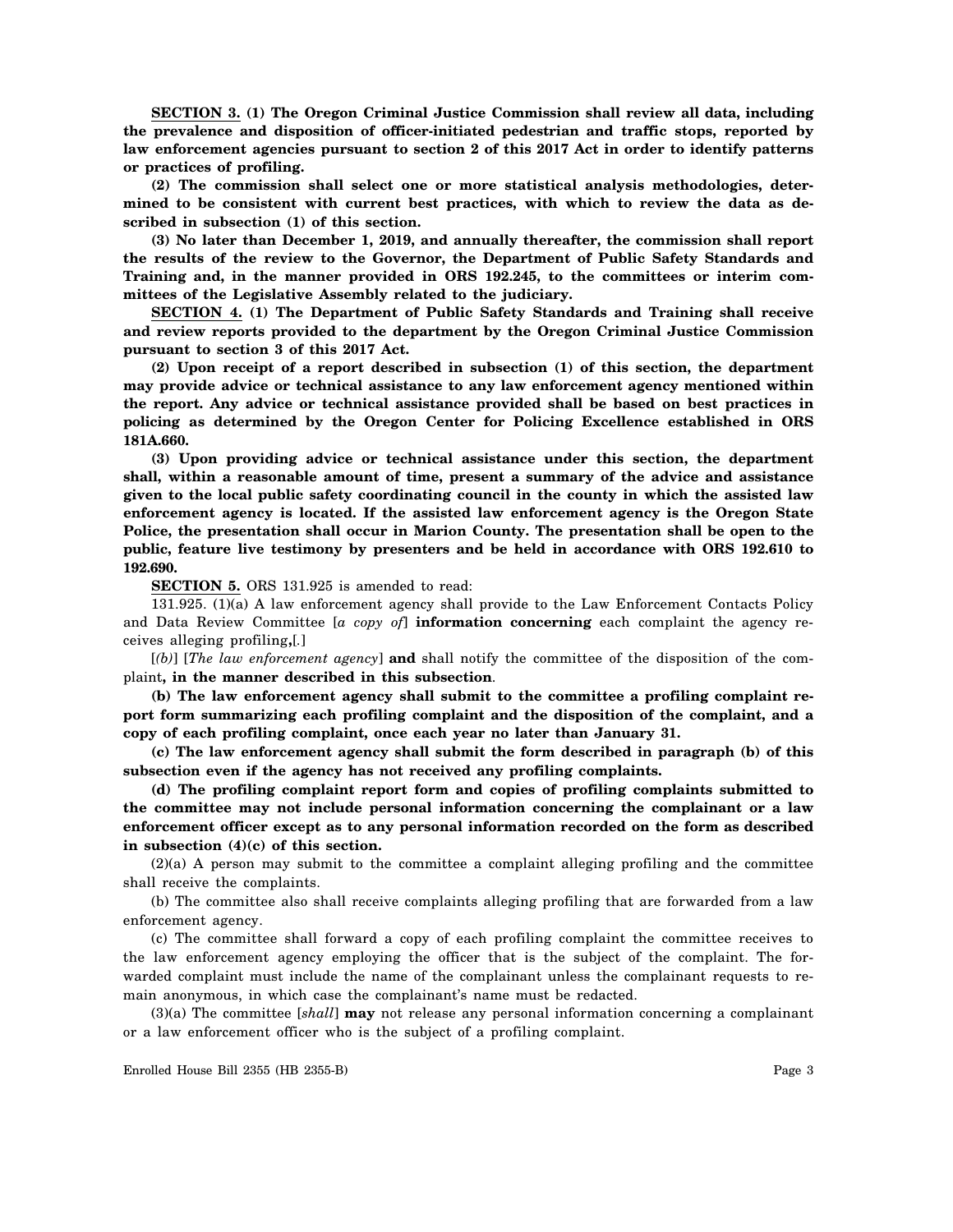(b) The personal information of complainants and of law enforcement officers who are the subject of profiling complaints are exempt from public disclosure under ORS 192.502.

[*(c) As used in this subsection, "personal information" has the meaning given that term in ORS 807.750.*]

**(4) The Department of State Police shall develop a standardized profiling complaint report form. The form must provide for recording the following information:**

**(a) A summary of total complaints and a certification that a law enforcement agency's profiling policy conforms to ORS 131.920;**

**(b) A summary of each complaint received by the law enforcement agency, including the date, time and location of the incident and the disposition of the complaint; and**

**(c) To the extent known, the complainant's gender, gender identity, age, race, ethnicity, sexual orientation, primary language, national origin, religion, political affiliation, homeless status and disability status, recorded in a manner that does not identify the complainant.**

**(5) As used in this section, "personal information" has the meaning given that term in ORS 807.750.**

**SECTION 6.** ORS 131.915 is amended to read:

131.915. As used in ORS 131.915 to 131.925:

(1) "Law enforcement agency" means:

(a) The Department of State Police;

(b) The Department of Justice;

(c) A district attorney's office; and

(d) Any of the following that maintains a law enforcement unit as defined in ORS 181A.355:

(A) A political subdivision or an instrumentality of the State of Oregon.

(B) A municipal corporation of the State of Oregon.

(C) A tribal government.

(D) A university.

(2) "Law enforcement officer" means:

(a) A member of the Oregon State Police;

(b) A sheriff, constable, marshal, municipal police officer or reserve officer or a police officer commissioned by a university under ORS 352.121 or 353.125;

(c) An investigator of a district attorney's office if the investigator is or has been certified as a law enforcement officer in this or any other state;

(d) An investigator of the Criminal Justice Division of the Department of Justice;

(e) A humane special agent as defined in ORS 181A.345;

(f) A judicial marshal of the Security and Emergency Preparedness Office of the Judicial Department who is appointed under ORS 1.177 and trained pursuant to ORS 181A.540;

(g) A liquor enforcement inspector exercising authority described in ORS 471.775 (2); or

(h) An authorized tribal police officer as defined in ORS 181A.680.

(3) "Profiling" means [*that*] **the targeting of an individual by** a law enforcement agency or a law enforcement officer [*targets an individual for*]**, on** suspicion of [*violating*] **the individual's having violated** a provision of law**,** based solely on the **individual's** real or perceived [*factor of the individual's*] age, race, ethnicity, color, national origin, language, [*gender*] **sex**, gender identity, sexual orientation, political affiliation, religion, homelessness or disability, unless the agency or officer is acting on a suspect description or information related to an identified or suspected violation of a provision of law.

(4) "Sexual orientation" has the meaning given that term in ORS 174.100.

**SECTION 7.** ORS 131.920 is amended to read:

131.920. (1) All law enforcement agencies shall have written policies and procedures prohibiting profiling. The policies and procedures shall, at a minimum, include:

(a) A prohibition on profiling;

(b) Procedures allowing a complaint alleging profiling to be made to the agency:

(A) In person;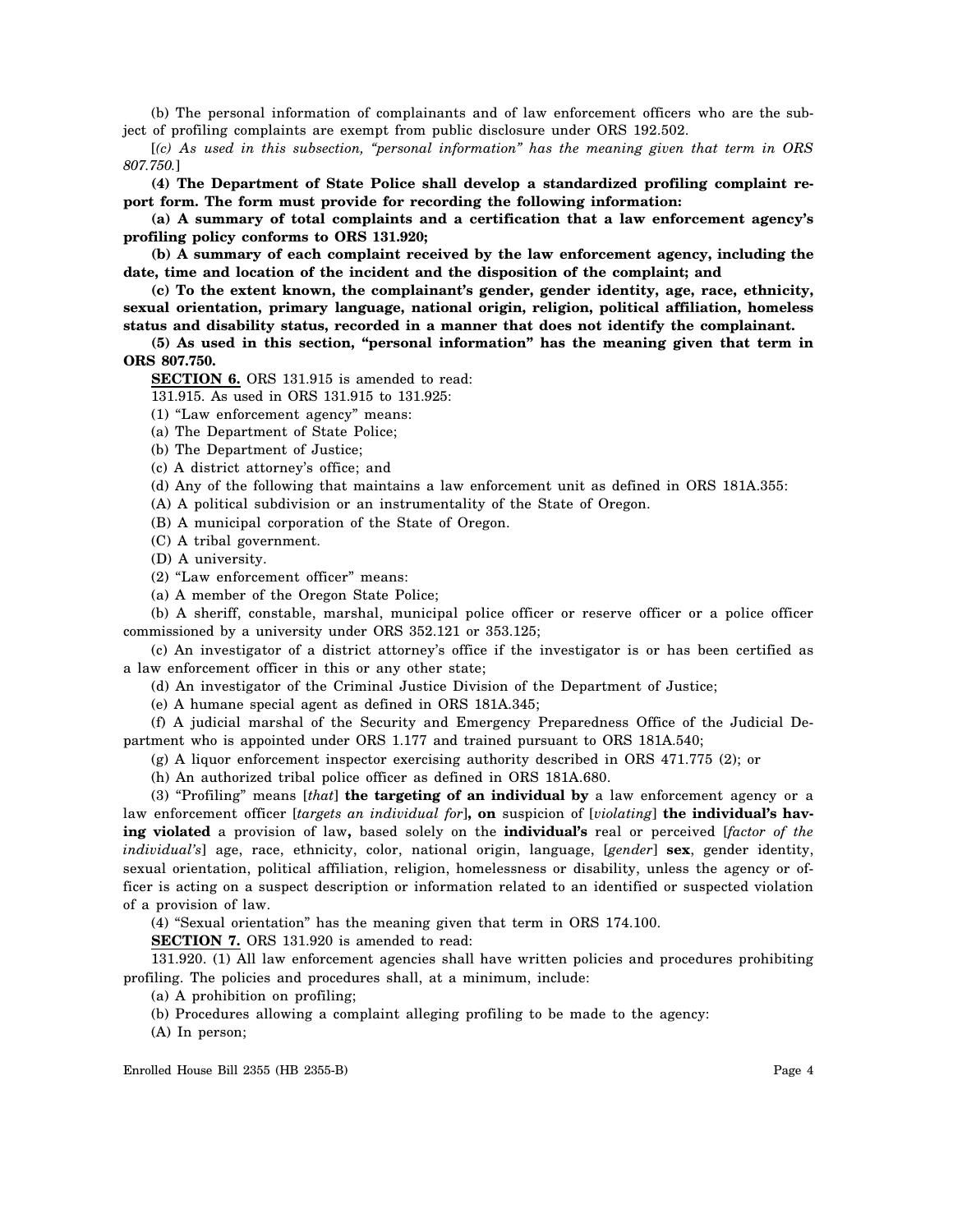(B) In a writing signed by the complainant and delivered by hand, postal mail, facsimile or electronic mail; or

(C) By telephone, anonymously or through a third party;

(c) The provision of appropriate forms to use for submitting complaints alleging profiling;

(d) Procedures for submitting a copy of each profiling complaint to the Law Enforcement Contacts Policy and Data Review Committee and for receiving profiling complaints forwarded from the committee; and

(e) Procedures for investigating all complaints alleging profiling.

(2) A law enforcement agency shall:

(a) Investigate all complaints alleging profiling that are received by the agency or forwarded from the committee.

(b) [*Establish a time frame within which a complaint alleging profiling may be made to the agency. The time frame may not be fewer than 90 days or more than 180 days after the alleged commission of profiling.*] **Accept for investigation a complaint alleging profiling that is made to the agency within 180 days of the alleged profiling incident.**

**(c) Respond to every complaint alleging profiling within a reasonable time after the conclusion of the investigation. The response must contain a statement of the final disposition of the complaint.**

**SECTION 8.** ORS 181A.410, as amended by section 42, chapter 117, Oregon Laws 2016, is amended to read:

181A.410. (1) In accordance with any applicable provision of ORS chapter 183, to promote enforcement of law and fire services by improving the competence of public safety personnel and their support staffs, and in consultation with the agencies for which the Board on Public Safety Standards and Training and Department of Public Safety Standards and Training provide standards, certification, accreditation and training:

(a) The department shall recommend**,** and the board shall establish by rule**,** reasonable minimum standards of physical, emotional, intellectual and moral fitness for public safety personnel and instructors.

(b) The department shall recommend**,** and the board shall establish by rule**,** reasonable minimum training for all levels of professional development, basic through executive, including but not limited to courses or subjects for instruction and qualifications for public safety personnel and instructors. Training requirements shall be consistent with the funding available in the department's legislatively approved budget.

(c) The department, in consultation with the board, shall establish by rule a procedure or procedures to be used by law enforcement units, public or private safety agencies or the Oregon Youth Authority to determine whether public safety personnel meet minimum standards or have minimum training.

(d) Subject to such terms and conditions as the department may impose, the department shall certify instructors and public safety personnel, except youth correction officers, as being qualified under the rules established by the board.

(e) The department shall deny applications for training and deny, suspend and revoke certification in the manner provided in ORS 181A.630, 181A.640 and 181A.650 (1).

(f) The department shall cause inspection of standards and training for instructors and public safety personnel, except youth correction officers, to be made.

(g) The department may recommend**,** and the board may establish by rule**,** accreditation standards, levels and categories for mandated and nonmandated public safety personnel training or educational programs. The department and board, in consultation, may establish to what extent training or educational programs provided by an accredited university, college, community college or public safety agency may serve as equivalent to mandated training or as a prerequisite to mandated training. Programs offered by accredited universities, colleges or community colleges may be considered equivalent to mandated training only in academic areas.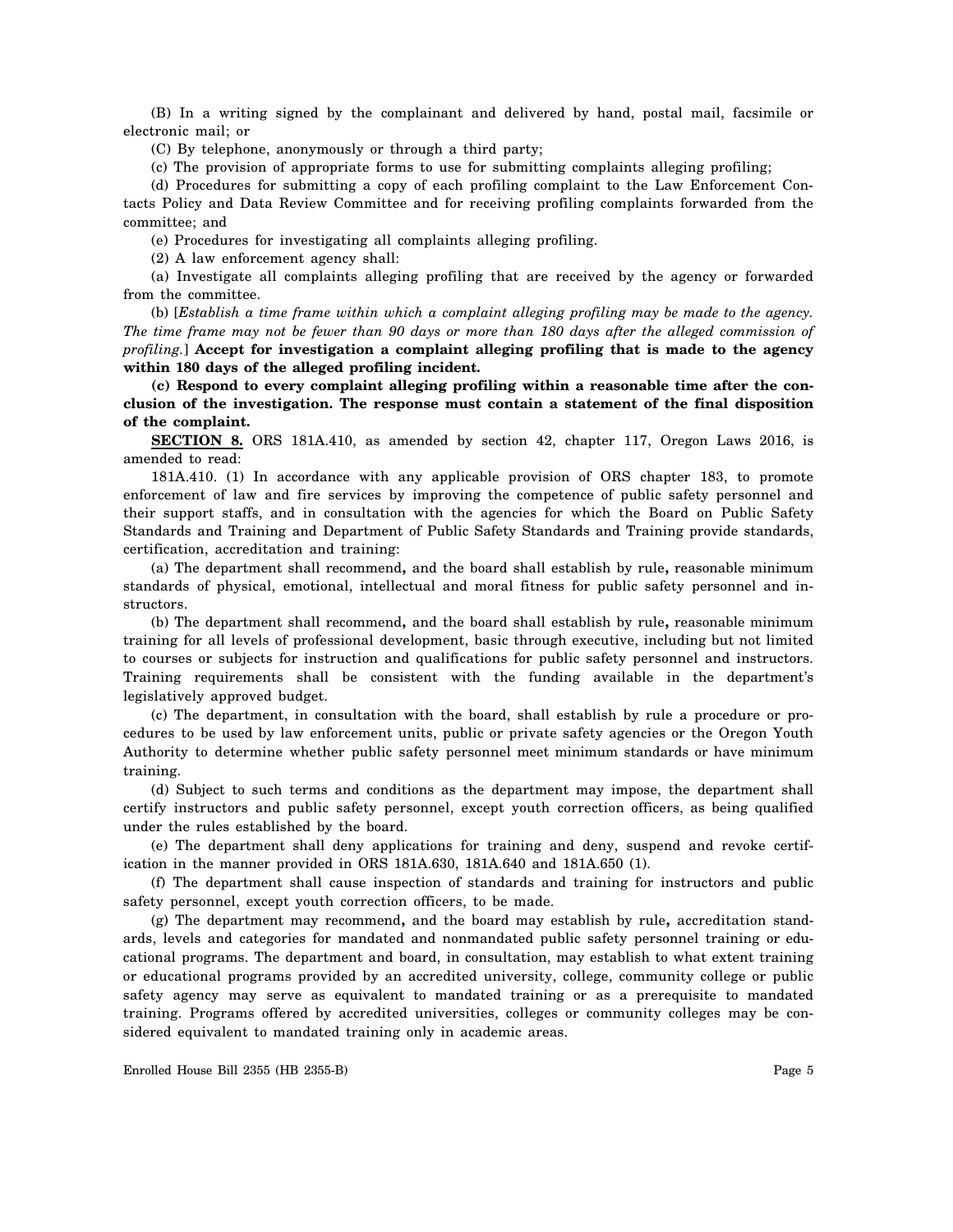**(h) The department shall recommend, and the board shall establish by rule, an educational program that the board determines will be most effective in reducing profiling, as defined in ORS 131.915, by police officers and reserve officers. The program must be required at all levels of training, including basic training and advanced, leadership and continuing training.**

(2) The department may:

(a) Contract or otherwise cooperate with any person or agency of government for the procurement of services or property;

(b) Accept gifts or grants of services or property;

(c) Establish fees for determining whether a training or educational program meets the accreditation standards established under subsection (1)(g) of this section;

(d) Maintain and furnish to law enforcement units and public and private safety agencies information on applicants for appointment as instructors or public safety personnel, except youth correction officers, in any part of the state; and

(e) Establish fees to allow recovery of the full costs incurred in providing services to private entities or in providing services as experts or expert witnesses.

(3) The department, in consultation with the board, may:

(a) Upon the request of a law enforcement unit or public safety agency, conduct surveys or aid cities and counties to conduct surveys through qualified public or private agencies and assist in the implementation of any recommendations resulting from such surveys.

(b) Upon the request of law enforcement units or public safety agencies, conduct studies and make recommendations concerning means by which requesting units can coordinate or combine their resources.

(c) Conduct and stimulate research to improve the police, fire service, corrections, adult parole and probation, emergency medical dispatch and telecommunicator professions.

(d) Provide grants from funds appropriated or available therefor, to law enforcement units, public safety agencies, special districts, cities, counties and private entities to carry out the provisions of this subsection.

(e) Provide optional training programs for persons who operate lockups. The term "lockup" has the meaning given it in ORS 169.005.

(f) Provide optional training programs for public safety personnel and their support staffs.

(g) Enter into agreements with federal, state or other governmental agencies to provide training or other services in exchange for receiving training, fees or services of generally equivalent value.

(h) Upon the request of a law enforcement unit or public safety agency employing public safety personnel, except youth correction officers, grant an officer, fire service professional, telecommunicator or emergency medical dispatcher a multidiscipline certification consistent with the minimum requirements adopted or approved by the board. Multidiscipline certification authorizes an officer, fire service professional, telecommunicator or emergency medical dispatcher to work in any of the disciplines for which the officer, fire service professional, telecommunicator or emergency medical dispatcher is certified. The provisions of ORS 181A.500, 181A.520 and 181A.530 relating to lapse of certification do not apply to an officer or fire service professional certified under this paragraph as long as the officer or fire service professional maintains full-time employment in one of the certified disciplines and meets the training standards established by the board.

(i) Establish fees and guidelines for the use of the facilities of the training academy operated by the department and for nonmandated training provided to federal, state or other governmental agencies, private entities or individuals.

(4) Pursuant to ORS chapter 183, the board, in consultation with the department, shall adopt rules necessary to carry out the board's duties and powers.

(5) Pursuant to ORS chapter 183, the department, in consultation with the board, shall adopt rules necessary to carry out the department's duties and powers.

(6) For efficiency, board and department rules may be adopted jointly as a single set of combined rules with the approval of the board and the department.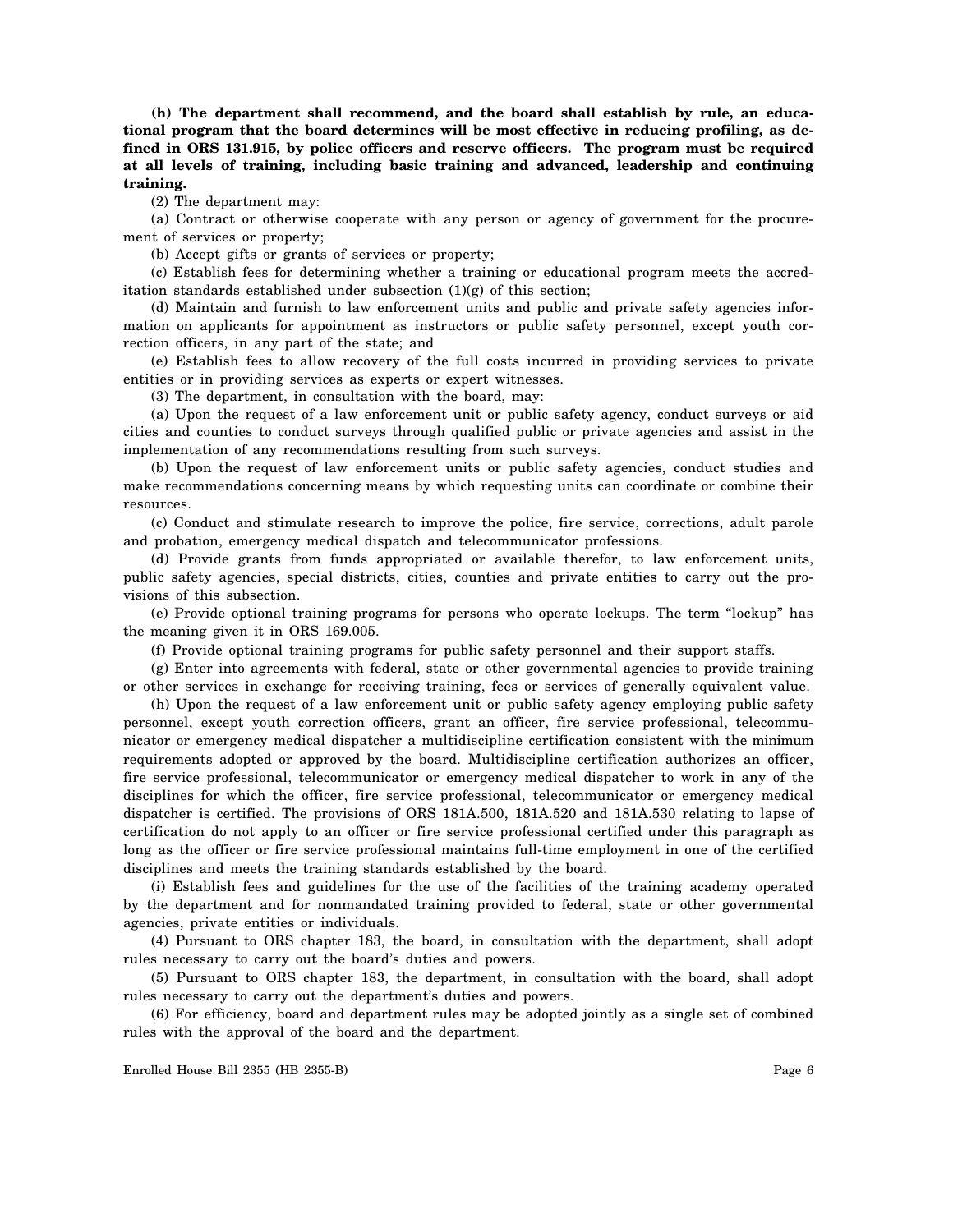(7) The department shall obtain approval of the board before submitting its legislative concepts, Emergency Board request or agency request budget to the Oregon Department of Administrative Services.

(8) The Department of Public Safety Standards and Training shall develop a training program for conducting investigations required under ORS 181A.790.

**SECTION 9.** ORS 475.752, as amended by section 59, chapter 24, Oregon Laws 2016, and section 26, chapter 21, Oregon Laws 2017 (Enrolled Senate Bill 302), is amended to read:

475.752. (1) Except as authorized by ORS 475.005 to 475.285 and 475.752 to 475.980, it is unlawful for any person to manufacture or deliver a controlled substance. Any person who violates this subsection with respect to:

(a) A controlled substance in Schedule I, is guilty of a Class A felony, except as otherwise provided in ORS 475.886 and 475.890.

(b) A controlled substance in Schedule II, is guilty of a Class B felony, except as otherwise provided in ORS 475.878, 475.880, 475.882, 475.904 and 475.906.

(c) A controlled substance in Schedule III, is guilty of a Class C felony, except as otherwise provided in ORS 475.904 and 475.906.

(d) A controlled substance in Schedule IV, is guilty of a Class B misdemeanor.

(e) A controlled substance in Schedule V, is guilty of a Class C misdemeanor.

(2) Except as authorized in ORS 475.005 to 475.285 and 475.752 to 475.980, it is unlawful for any person to create or deliver a counterfeit substance. Any person who violates this subsection with respect to:

(a) A counterfeit substance in Schedule I, is guilty of a Class A felony.

(b) A counterfeit substance in Schedule II, is guilty of a Class B felony.

(c) A counterfeit substance in Schedule III, is guilty of a Class C felony.

(d) A counterfeit substance in Schedule IV, is guilty of a Class B misdemeanor.

(e) A counterfeit substance in Schedule V, is guilty of a Class C misdemeanor.

(3) It is unlawful for any person knowingly or intentionally to possess a controlled substance unless the substance was obtained directly from, or pursuant to a valid prescription or order of, a practitioner while acting in the course of professional practice, or except as otherwise authorized by ORS 475.005 to 475.285 and 475.752 to 475.980. Any person who violates this subsection with respect to:

(a) A controlled substance in Schedule I, is guilty of a Class [*B felony*] **A misdemeanor**, except as otherwise provided in ORS **475.854, 475.874 and** 475.894 **and subsection (7) of this section**.

(b) A controlled substance in Schedule II, is guilty of a Class [*C felony*] **A misdemeanor, except as otherwise provided in ORS 475.824, 475.834 or 475.884 or subsection (8) of this section**.

(c) A controlled substance in Schedule III, is guilty of a Class A misdemeanor.

(d) A controlled substance in Schedule IV, is guilty of a Class C misdemeanor.

(e) A controlled substance in Schedule V, is guilty of a violation.

(4) In any prosecution under this section for manufacture, possession or delivery of that plant of the genus Lophophora commonly known as peyote, it is an affirmative defense that the peyote is being used or is intended for use:

(a) In connection with the good faith practice of a religious belief;

(b) As directly associated with a religious practice; and

(c) In a manner that is not dangerous to the health of the user or others who are in the proximity of the user.

(5) The affirmative defense created in subsection (4) of this section is not available to any person who has possessed or delivered the peyote while incarcerated in a correctional facility in this state.

(6)(a) Notwithstanding subsection (1) of this section, a person who unlawfully manufactures or delivers a controlled substance in Schedule IV and who thereby causes death to another person is guilty of a Class C felony.

(b) For purposes of this subsection, causation is established when the controlled substance plays a substantial role in the death of the other person.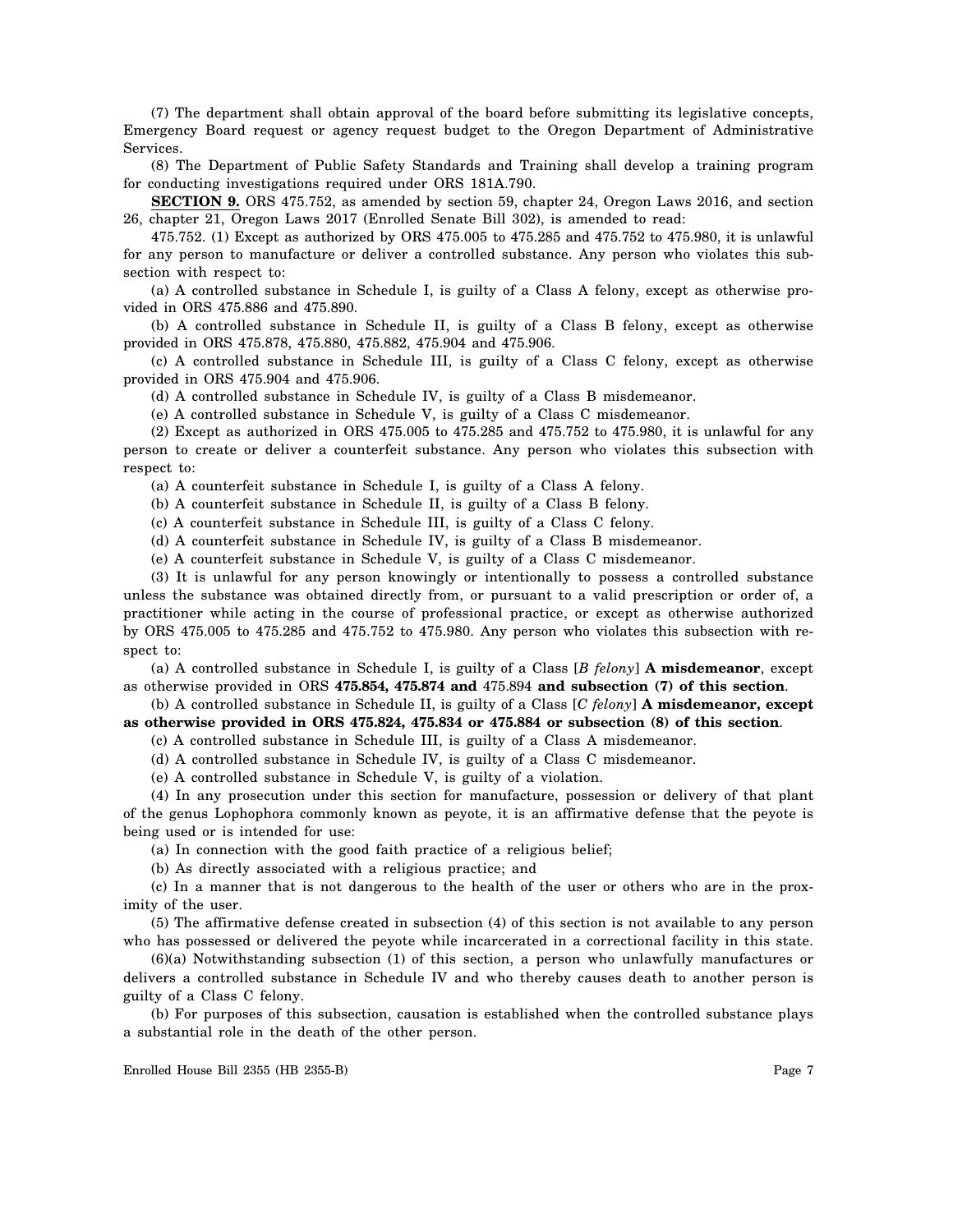**(7) Notwithstanding subsection (3)(a) of this section, unlawful possession of a controlled substance in Schedule I is a Class B felony if:**

**(a) The person possesses a usable quantity of the controlled substance and:**

**(A) At the time of the possession, the person has a prior felony conviction;**

**(B) At the time of the possession, the person has two or more prior convictions for unlawful possession of a usable quantity of a controlled substance; or**

**(C) The possession is a commercial drug offense under ORS 475.900 (1)(b); or**

**(b) The person possesses:**

**(A) Forty or more user units of a mixture or substance containing a detectable amount of lysergic acid diethylamide; or**

**(B) Twelve grams or more of a mixture or substance containing a detectable amount of psilocybin or psilocin.**

**(8) Notwithstanding subsection (3)(b) of this section, unlawful possession of a controlled substance in Schedule II is a Class C felony if the person possesses a usable quantity of the controlled substance and:**

**(a) At the time of the possession, the person has a prior felony conviction;**

**(b) At the time of the possession, the person has two or more prior convictions for unlawful possession of a usable quantity of a controlled substance; or**

**(c) The possession is a commercial drug offense under ORS 475.900 (1)(b).**

**SECTION 10.** ORS 475.824 is amended to read:

475.824. (1) It is unlawful for any person knowingly or intentionally to possess methadone unless the methadone was obtained directly from, or pursuant to, a valid prescription or order of a practitioner while acting in the course of professional practice, or except as otherwise authorized by ORS 475.005 to 475.285 and 475.752 to 475.980.

(2)**(a)** Unlawful possession of methadone is a Class [*C felony*] **A misdemeanor**.

**(b) Notwithstanding paragraph (a) of this subsection, unlawful possession of methadone is a Class C felony if:**

**(A) The person possesses a usable quantity of methadone and:**

**(i) At the time of the possession, the person has a prior felony conviction;**

**(ii) At the time of the possession, the person has two or more prior convictions for unlawful possession of a usable quantity of a controlled substance; or**

**(iii) The possession is a commercial drug offense under ORS 475.900 (1)(b); or**

## **(B) The person possesses 40 or more user units of a mixture or substance containing a detectable amount of methadone.**

**SECTION 11.** ORS 475.834 is amended to read:

475.834. (1) It is unlawful for any person knowingly or intentionally to possess oxycodone unless the oxycodone was obtained directly from, or pursuant to, a valid prescription or order of a practitioner while acting in the course of professional practice, or except as otherwise authorized by ORS 475.005 to 475.285 and 475.752 to 475.980.

(2)**(a)** Unlawful possession of oxycodone is a Class [*C felony*] **A misdemeanor**.

**(b) Notwithstanding paragraph (a) of this subsection, unlawful possession of oxycodone is a Class C felony if:**

**(A) The person possesses a usable quantity of oxycodone and:**

**(i) At the time of the possession, the person has a prior felony conviction;**

**(ii) At the time of the possession, the person has two or more prior convictions for unlawful possession of a usable quantity of a controlled substance; or**

**(iii) The possession is a commercial drug offense under ORS 475.900 (1)(b); or**

**(B) The person possesses 40 or more pills, tablets or capsules of a mixture or substance containing a detectable amount of oxycodone.**

**SECTION 12.** ORS 475.854 is amended to read:

475.854. (1) It is unlawful for any person knowingly or intentionally to possess heroin.

(2)**(a)** Unlawful possession of heroin is a Class [*B felony*] **A misdemeanor**.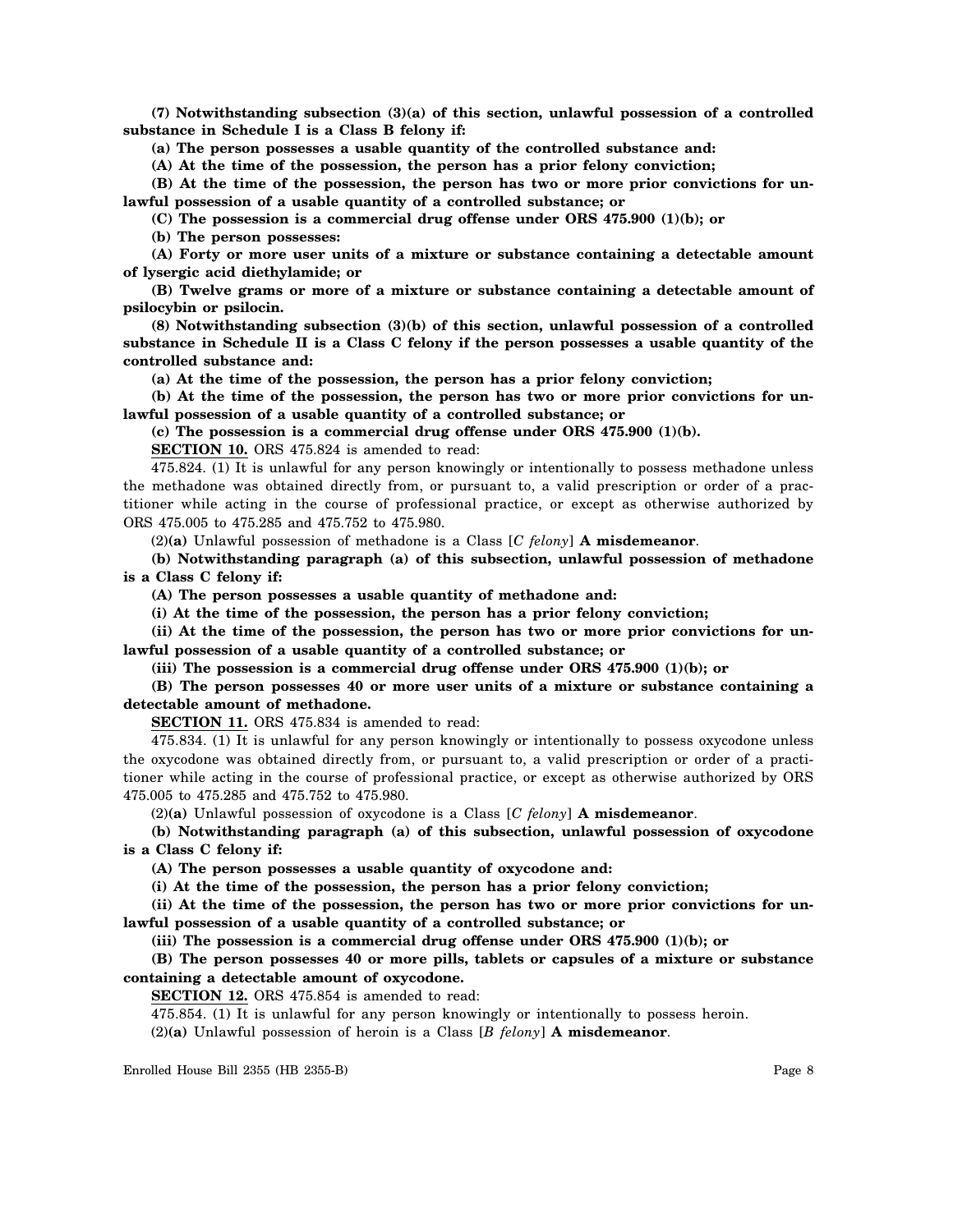**(b) Notwithstanding paragraph (a) of this subsection, unlawful possession of heroin is a Class B felony if:**

**(A) The person possesses a usable quantity of heroin and:**

**(i) At the time of the possession, the person has a prior felony conviction;**

**(ii) At the time of the possession, the person has two or more prior convictions for unlawful possession of a usable quantity of a controlled substance; or**

**(iii) The possession is a commercial drug offense under ORS 475.900 (1)(b); or**

**(B) The person possesses one gram or more of a mixture or substance containing a detectable amount of heroin.**

**SECTION 13.** ORS 475.874 is amended to read:

475.874. (1) It is unlawful for any person knowingly or intentionally to possess 3,4-methylenedioxymethamphetamine.

(2)**(a)** Unlawful possession of 3,4-methylenedioxymethamphetamine is a Class [*B felony*] **A misdemeanor**.

**(b) Notwithstanding paragraph (a) of this subsection, unlawful possession of 3,4-methylenedioxymethamphetamine is a Class B felony if:**

**(A) The person possesses a usable quantity of 3,4-methylenedioxymethamphetamine and: (i) At the time of the possession, the person has a prior felony conviction;**

**(ii) At the time of the possession, the person has two or more prior convictions for unlawful possession of a usable quantity of a controlled substance; or**

**(iii) The possession is a commercial drug offense under ORS 475.900 (1)(b); or**

**(B) The person possesses one gram or more or five or more pills, tablets or capsules of a mixture or substance containing a detectable amount of:**

**(i) 3,4-methylenedioxyamphetamine;**

**(ii) 3,4-methylenedioxymethamphetamine; or**

**(iii) 3,4-methylenedioxy-N-ethylamphetamine.**

**SECTION 14.** ORS 475.884 is amended to read:

475.884. (1) It is unlawful for any person knowingly or intentionally to possess cocaine unless the substance was obtained directly from, or pursuant to, a valid prescription or order of a practitioner while acting in the course of professional practice, or except as otherwise authorized by ORS 475.005 to 475.285 and 475.752 to 475.980.

(2)**(a)** Unlawful possession of cocaine is a Class [*C felony*] **A misdemeanor**.

**(b) Notwithstanding paragraph (a) of this subsection, unlawful possession of cocaine is a Class C felony if:**

**(A) The person possesses a usable quantity of cocaine and:**

**(i) At the time of the possession, the person has a prior felony conviction;**

**(ii) At the time of the possession, the person has two or more prior convictions for unlawful possession of a usable quantity of a controlled substance; or**

**(iii) The possession is a commercial drug offense under ORS 475.900 (1)(b); or**

**(B) The person possesses two grams or more of a mixture or substance containing a detectable amount of cocaine.**

**SECTION 15.** ORS 475.894 is amended to read:

475.894. (1) It is unlawful for any person knowingly or intentionally to possess methamphetamine unless the substance was obtained directly from, or pursuant to, a valid prescription or order of a practitioner while acting in the course of professional practice, or except as otherwise authorized by ORS 475.005 to 475.285 and 475.752 to 475.980.

(2)**(a)** Unlawful possession of methamphetamine is a Class [*C felony*] **A misdemeanor**.

**(b) Notwithstanding paragraph (a) of this subsection, unlawful possession of methamphetamine is a Class C felony if:**

**(A) The person possesses a usable quantity of methamphetamine and:**

**(i) At the time of the possession, the person has a prior felony conviction;**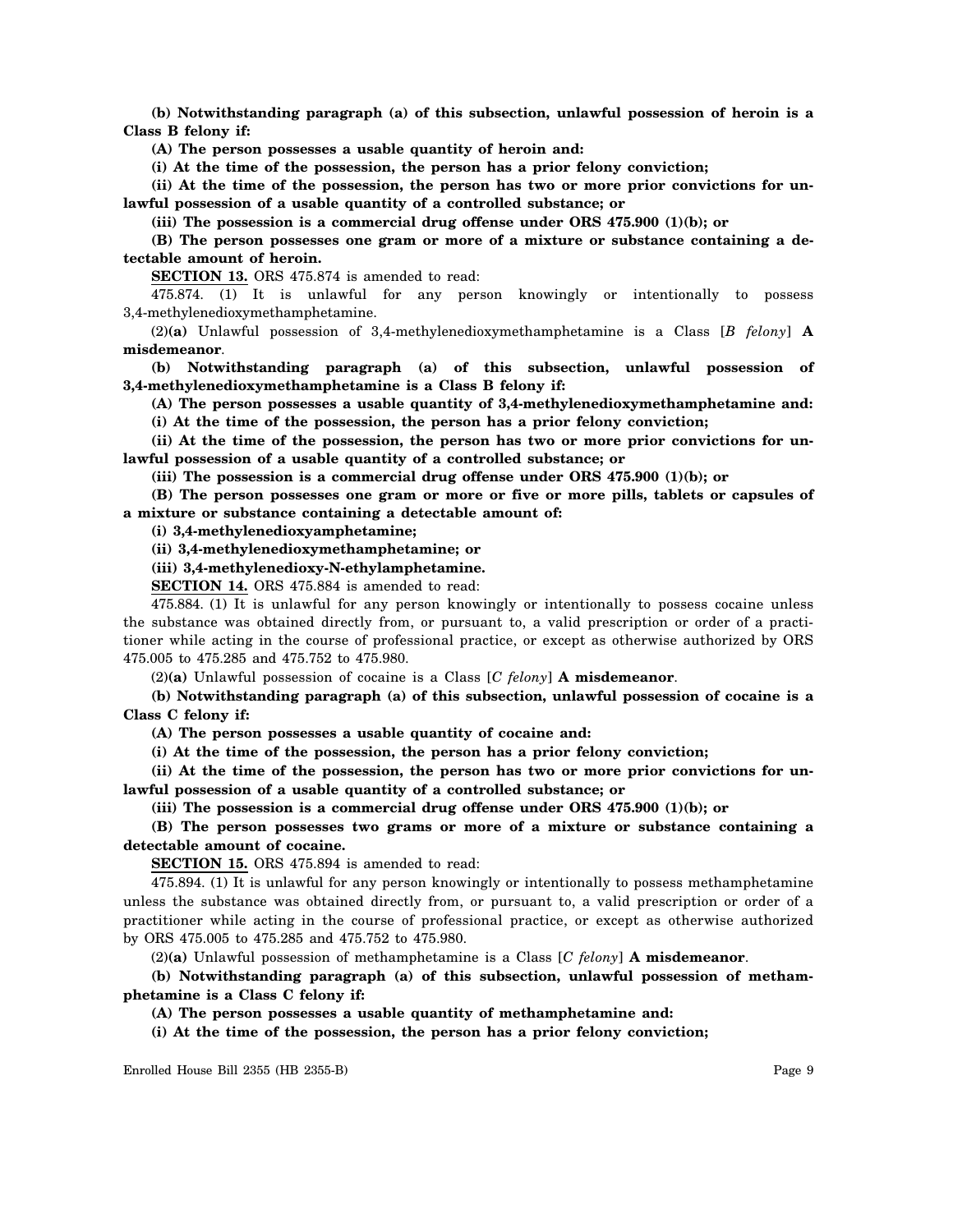**(ii) At the time of the possession, the person has two or more prior convictions for unlawful possession of a usable quantity of a controlled substance; or**

**(iii) The possession is a commercial drug offense under ORS 475.900 (1)(b); or**

**(B) The person possesses two grams or more of a mixture or substance containing a detectable amount of methamphetamine.**

**SECTION 16.** ORS 475.005 is amended to read:

475.005. As used in ORS 475.005 to 475.285 and 475.752 to 475.980, unless the context requires otherwise:

(1) "Abuse" means the repetitive excessive use of a drug short of dependence, without legal or medical supervision, which may have a detrimental effect on the individual or society.

(2) "Administer" means the direct application of a controlled substance, whether by injection, inhalation, ingestion or any other means, to the body of a patient or research subject by:

(a) A practitioner or an authorized agent thereof; or

(b) The patient or research subject at the direction of the practitioner.

(3) "Administration" means the Drug Enforcement Administration of the United States Department of Justice, or its successor agency.

(4) "Agent" means an authorized person who acts on behalf of or at the direction of a manufacturer, distributor or dispenser. It does not include a common or contract carrier, public warehouseman or employee of the carrier or warehouseman.

(5) "Board" means the State Board of Pharmacy.

(6) "Controlled substance":

(a) Means a drug or its immediate precursor classified in Schedules I through V under the federal Controlled Substances Act, 21 U.S.C. 811 to 812, as modified under ORS 475.035. The use of the term "precursor" in this paragraph does not control and is not controlled by the use of the term "precursor" in ORS 475.752 to 475.980.

(b) Does not mean industrial hemp, as defined in ORS 571.300, or industrial hemp commodities or products.

(7) "Counterfeit substance" means a controlled substance or its container or labeling, which, without authorization, bears the trademark, trade name, or other identifying mark, imprint, number or device, or any likeness thereof, of a manufacturer, distributor or dispenser other than the person who in fact manufactured, delivered or dispensed the substance.

(8) "Deliver" or "delivery" means the actual, constructive or attempted transfer, other than by administering or dispensing, from one person to another of a controlled substance, whether or not there is an agency relationship.

(9) "Device" means instruments, apparatus or contrivances, including their components, parts or accessories, intended:

(a) For use in the diagnosis, cure, mitigation, treatment or prevention of disease in humans or animals; or

(b) To affect the structure of any function of the body of humans or animals.

(10) "Dispense" means to deliver a controlled substance to an ultimate user or research subject by or pursuant to the lawful order of a practitioner, and includes the prescribing, administering, packaging, labeling or compounding necessary to prepare the substance for that delivery.

(11) "Dispenser" means a practitioner who dispenses.

(12) "Distributor" means a person who delivers.

(13) "Drug" means:

(a) Substances recognized as drugs in the official United States Pharmacopoeia, official Homeopathic Pharmacopoeia of the United States or official National Formulary, or any supplement to any of them;

(b) Substances intended for use in the diagnosis, cure, mitigation, treatment or prevention of disease in humans or animals;

(c) Substances (other than food) intended to affect the structure or any function of the body of humans or animals; and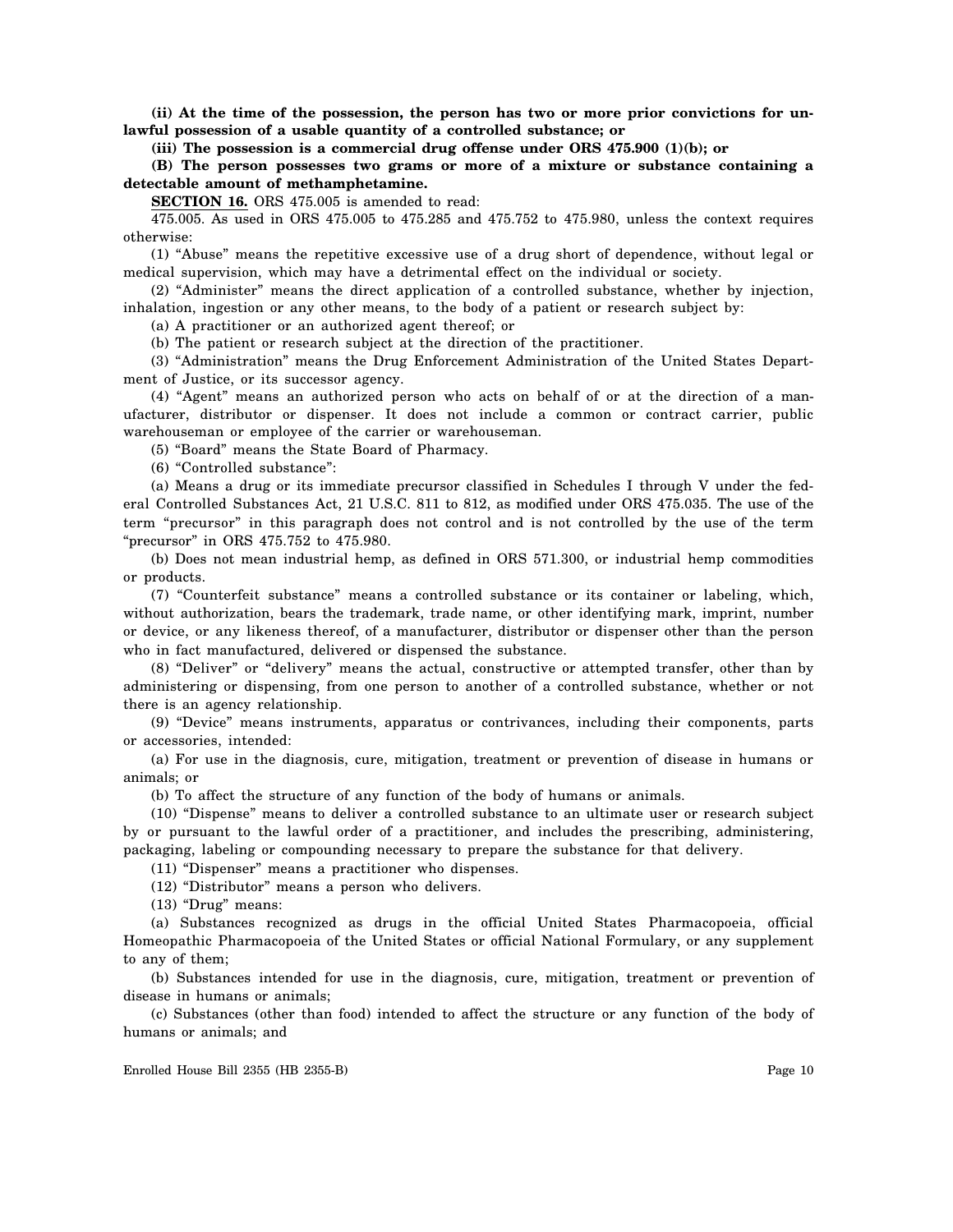(d) Substances intended for use as a component of any article specified in paragraph (a), (b) or (c) of this subsection; however, the term does not include devices or their components, parts or accessories.

(14) "Electronically transmitted" or "electronic transmission" means a communication sent or received through technological apparatuses, including computer terminals or other equipment or mechanisms linked by telephone or microwave relays, or any similar apparatus having electrical, digital, magnetic, wireless, optical, electromagnetic or similar capabilities.

(15) "Manufacture" means the production, preparation, propagation, compounding, conversion or processing of a controlled substance, either directly or indirectly by extraction from substances of natural origin, or independently by means of chemical synthesis, or by a combination of extraction and chemical synthesis, and includes any packaging or repackaging of the substance or labeling or relabeling of its container, except that this term does not include the preparation or compounding of a controlled substance:

(a) By a practitioner as an incident to administering or dispensing of a controlled substance in the course of professional practice; or

(b) By a practitioner, or by an authorized agent under the practitioner's supervision, for the purpose of, or as an incident to, research, teaching or chemical analysis and not for sale.

(16) "Marijuana":

(a) Except as provided in this subsection, means all parts of the plant Cannabis family Moraceae, whether growing or not; the resin extracted from any part of the plant; and every compound, manufacture, salt, derivative, mixture, or preparation of the plant or its resin.

(b) Does not mean the mature stalks of the plant, fiber produced from the stalks, oil or cake made from the seeds of the plant, any other compound, manufacture, salt, derivative, mixture, or preparation of the mature stalks (except the resin extracted therefrom), fiber, oil, or cake, or the sterilized seed of the plant which is incapable of germination.

(c) Does not mean industrial hemp, as defined in ORS 571.300, or industrial hemp commodities or products.

(17) "Person" includes a government subdivision or agency, business trust, estate, trust or any other legal entity.

(18) "Practitioner" means physician, dentist, veterinarian, scientific investigator, certified nurse practitioner, physician assistant or other person licensed, registered or otherwise permitted by law to dispense, conduct research with respect to or to administer a controlled substance in the course of professional practice or research in this state but does not include a pharmacist or a pharmacy.

(19) "Prescription" means a written, oral or electronically transmitted direction, given by a practitioner for the preparation and use of a drug. When the context requires, "prescription" also means the drug prepared under such written, oral or electronically transmitted direction. Any label affixed to a drug prepared under written, oral or electronically transmitted direction shall prominently display a warning that the removal thereof is prohibited by law.

(20) "Production" includes the manufacture, planting, cultivation, growing or harvesting of a controlled substance.

(21) "Research" means an activity conducted by the person registered with the federal Drug Enforcement Administration pursuant to a protocol approved by the United States Food and Drug Administration.

(22) "Ultimate user" means a person who lawfully possesses a controlled substance for the use of the person or for the use of a member of the household of the person or for administering to an animal owned by the person or by a member of the household of the person.

**(23) "Usable quantity" means:**

**(a) An amount of a controlled substance that is sufficient to physically weigh independent of its packaging and that does not fall below the uncertainty of the measuring scale; or**

**(b) An amount of a controlled substance that has not been deemed unweighable, as determined by a Department of State Police forensic laboratory, due to the circumstances of the controlled substance.**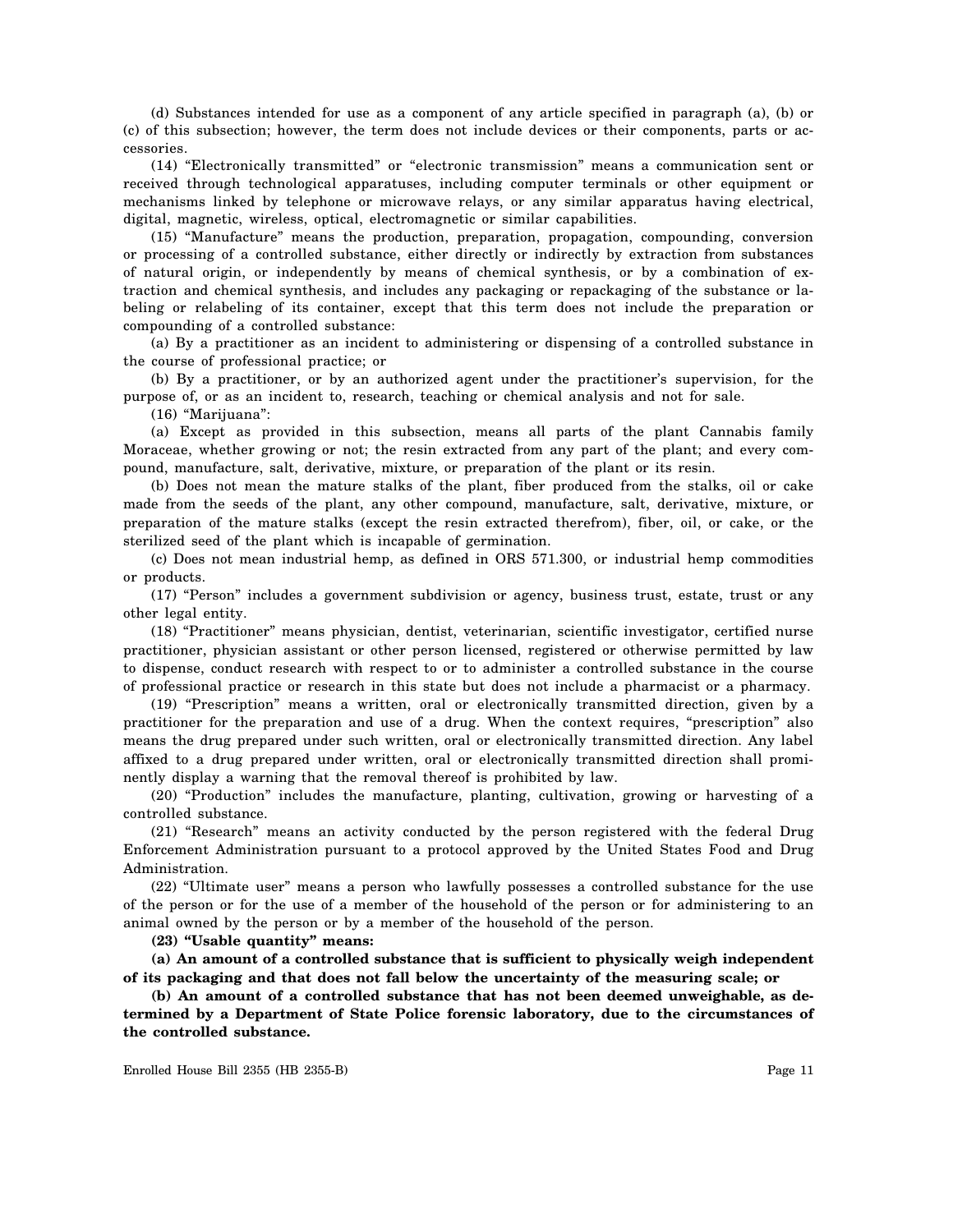[*(23)*] **(24)** "Within 1,000 feet" means a straight line measurement in a radius extending for 1,000 feet or less in every direction from a specified location or from any point on the boundary line of a specified unit of property.

**SECTION 17.** ORS 423.478 is amended to read:

423.478. (1) The Department of Corrections shall:

(a) Operate prisons for offenders sentenced to terms of incarceration for more than 12 months;

(b) Provide central information and data services sufficient to:

(A) Allow tracking of offenders; and

(B) Permit analysis of correlations between sanctions, supervision, services and programs, and future criminal conduct; and

(c) Provide interstate compact administration and jail inspections.

(2) Subject to ORS 423.483, the county, in partnership with the department, shall assume responsibility for community-based supervision, sanctions and services for offenders convicted of felonies **or designated drug-related misdemeanors** who are:

(a) On parole;

(b) On probation;

(c) On post-prison supervision;

(d) Sentenced, on or after January 1, 1997, to 12 months or less incarceration;

(e) Sanctioned, on or after January 1, 1997, by a court or the State Board of Parole and Post-Prison Supervision to 12 months or less incarceration for violation of a condition of parole, probation or post-prison supervision; [*and*] **or**

(f) On conditional release under ORS 420A.206.

(3) Notwithstanding the fact that the court has sentenced a person to a term of incarceration, when an offender is committed to the custody of the supervisory authority of a county under ORS 137.124 (2) or (4), the supervisory authority may execute the sentence by imposing sanctions other than incarceration if deemed appropriate by the supervisory authority. If the supervisory authority releases a person from custody under this subsection and the person is required to report as a sex offender under ORS 163A.010, the supervisory authority, as a condition of release, shall order the person to report to the Department of State Police, a city police department or a county sheriff's office or to the supervising agency, if any:

(a) When the person is released;

(b) Within 10 days of a change of residence;

(c) Once each year within 10 days of the person's birth date;

(d) Within 10 days of the first day the person works at, carries on a vocation at or attends an institution of higher education; and

(e) Within 10 days of a change in work, vocation or attendance status at an institution of higher education.

(4) As used in this section[*,*]**:**

**(a)** "Attends," "institution of higher education," "works" and "carries on a vocation" have the meanings given those terms in ORS 163A.005.

**(b) "Designated drug-related misdemeanor" means:**

**(A) Unlawful possession of a Schedule I controlled substance under ORS 475.752 (3)(a);**

**(B) Unlawful possession of a Schedule II controlled substance under ORS 475.752 (3)(b);**

**(C) Unlawful possession of methadone under ORS 475.824 (2)(a);**

**(D) Unlawful possession of oxycodone under ORS 475.834 (2)(a);**

**(E) Unlawful possession of heroin under ORS 475.854 (2)(a);**

**(F) Unlawful possession of 3,4-methylenedioxymethamphetamine under ORS 475.874 (2)(a);**

**(G) Unlawful possession of cocaine under ORS 475.884 (2)(a); or**

**(H) Unlawful possession of methamphetamine under ORS 475.894 (2)(a).**

**SECTION 18.** ORS 423.525, as amended by section 67, chapter 117, Oregon Laws 2016, is amended to read: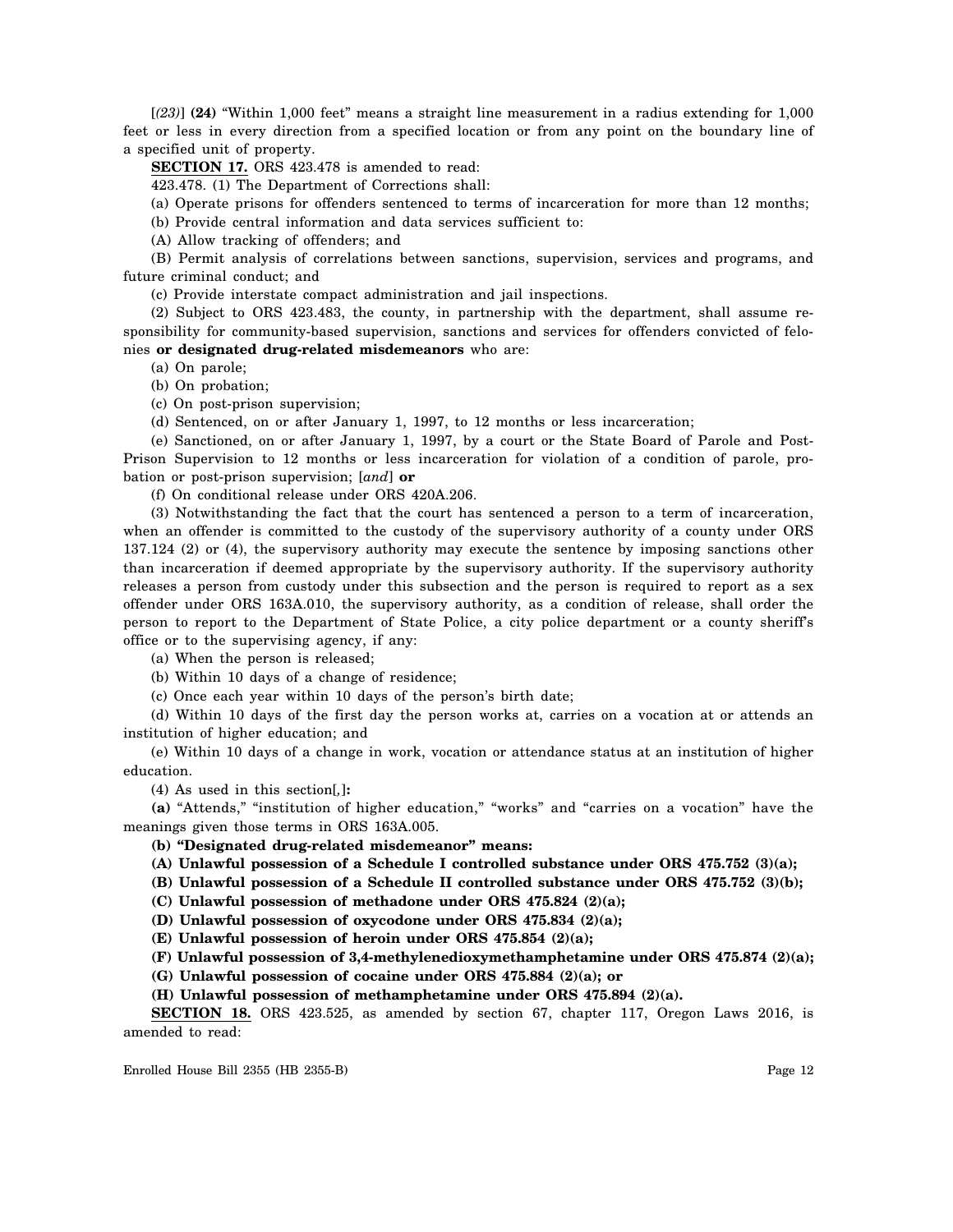423.525. (1) A county, group of counties or intergovernmental corrections entity shall apply to the Director of the Department of Corrections in a manner and form prescribed by the director for funding made available under ORS 423.500 to 423.560. The application shall include a community corrections plan. The Department of Corrections shall provide consultation and technical assistance to counties to aid in the development and implementation of community corrections plans.

(2)(a) From July 1, 1995, until June 30, 1999, a county, group of counties or intergovernmental corrections entity may make application requesting funding for the construction, acquisition, expansion or remodeling of correctional facilities to serve the county, group of counties or intergovernmental corrections entity. The department shall review the application for funding of correctional facilities in accordance with criteria that consider design, cost, capacity, need, operating efficiency and viability based on the county's, group of counties' or intergovernmental corrections entity's ability to provide for ongoing operations.

(b)(A) If the application is approved, the department shall present the application with a request to finance the facility with financing agreements to the State Treasurer and the Director of the Oregon Department of Administrative Services. Except as otherwise provided in subparagraph (B) of this paragraph, upon approval of the request by the State Treasurer and the Director of the Oregon Department of Administrative Services, the facility may be financed with financing agreements, and certificates of participation issued pursuant thereto, as provided in ORS 283.085 to 283.092. All decisions approving or denying applications and requests for financing under this section are final. No such decision is subject to judicial review of any kind.

(B) If requests to finance county correctional facility projects are submitted after February 22, 1996, and the requests have not been approved by the department on the date a session of the Legislative Assembly convenes, the requests are also subject to the approval of the Legislative Assembly.

(c) After approval but prior to the solicitation of bids or proposals for the construction of a project, the county, group of counties or intergovernmental corrections entity and the department shall enter into a written agreement that determines the procedures, and the parties responsible, for the awarding of contracts and the administration of the construction project for the approved correctional facility. If the parties are unable to agree on the terms of the written agreement, the Governor shall decide the terms of the agreement. The Governor's decision is final.

(d) After approval of a construction project, the administration of the project shall be conducted as provided in the agreement required by paragraph (c) of this subsection. The agreement must require at a minimum that the county, group of counties or intergovernmental corrections entity shall submit to the department any change order or alteration of the design of the project that, singly or in the aggregate, reduces the capacity of the correctional facility or materially changes the services or functions of the project. The change order or alteration is not effective until approved by the department. In reviewing the change order or alteration, the department shall consider whether the implementation of the change order or alteration will have any material adverse impact on the parties to any financing agreements or the holders of any certificates of participation issued to fund county correctional facilities under this section. In making its decision, the department may rely on the opinions of the Department of Justice, bond counsel or professional financial advisers.

(3) Notwithstanding ORS 283.085, for purposes of this section, "financing agreement" means a lease purchase agreement, an installment sale agreement, a loan agreement or any other agreement to finance a correctional facility described in this section, or to refinance a previously executed financing agreement for the financing of a correctional facility. The state is not required to own or operate a correctional facility in order to finance it under ORS 283.085 to 283.092 and this section. The state, an intergovernmental corrections entity, county or group of counties may enter into any agreements, including, but not limited to, leases and subleases, that are reasonably necessary or generally accepted by the financial community for purposes of acquiring or securing financing as authorized by this section. In financing county correctional facilities under this section, "property rights" as used in ORS 283.085 includes leasehold mortgages of the state's rights under leases of correctional facilities from counties.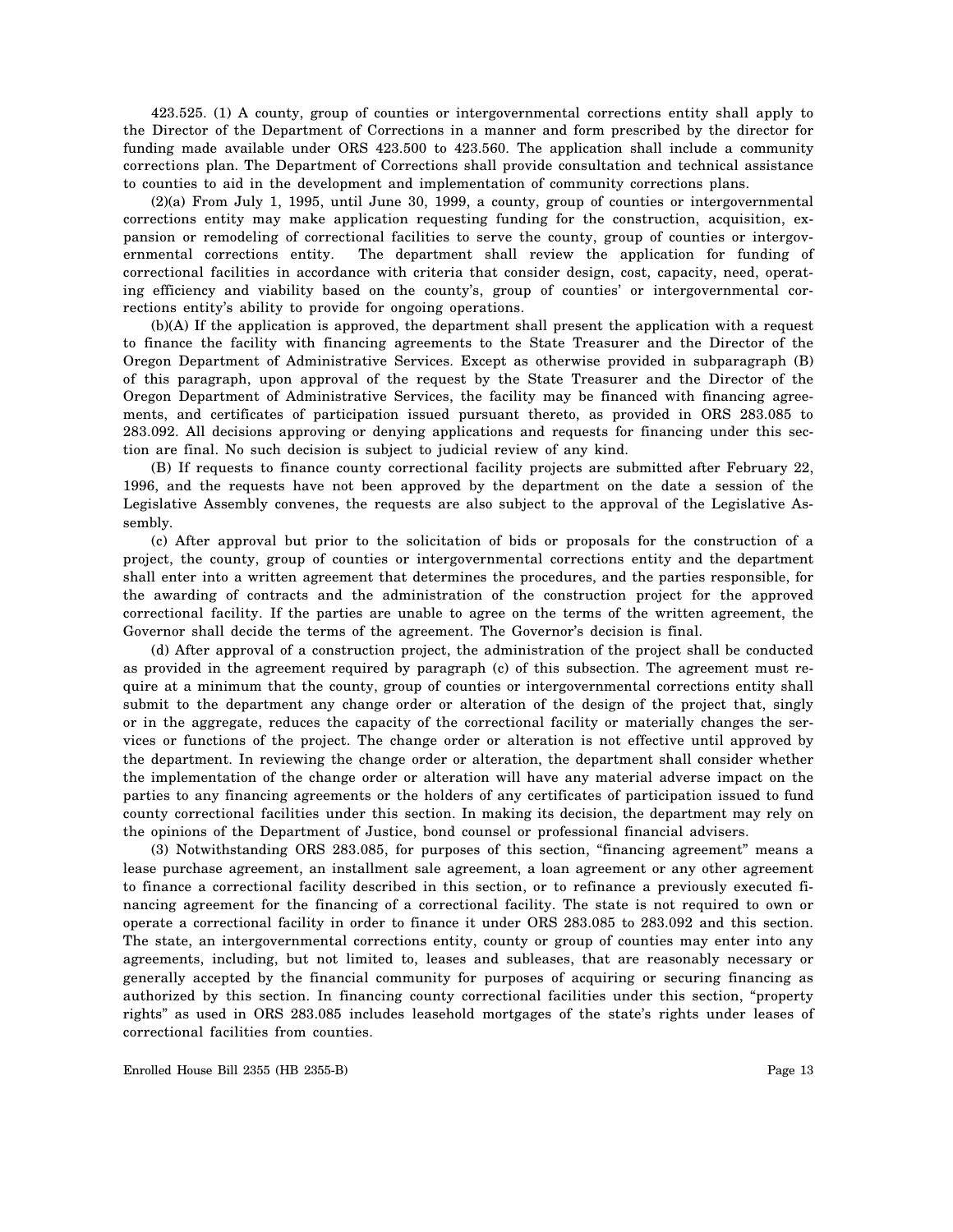(4) Notwithstanding any other provision of state law, county charter or ordinance, a county may convey or lease to the State of Oregon, acting by and through the Department of Corrections, title to interests in, or a lease of, any real property, facilities or personal property owned by the county for the purpose of financing the construction, acquisition, expansion or remodeling of a correctional facility. Upon the payment of all principal and interest on, or upon any other satisfaction of, the financing agreement used to finance the construction, acquisition, expansion or remodeling of a correctional facility, the state shall reconvey its interest in, or terminate and surrender its leasehold of, the property or facilities, including the financed construction, acquisition, expansion or remodeling, to the county. In addition to any authority granted by ORS 283.089, for the purposes of obtaining financing, the state may enter into agreements under which the state may grant to trustees or lenders leases, subleases and other security interests in county property conveyed or leased to the state under this subsection and in the property or facilities financed by financing agreements.

(5) In connection with the financing of correctional facilities, the Director of the Oregon Department of Administrative Services may bill the Department of Corrections, and the Department of Corrections shall pay the amounts billed, in the same manner as provided in ORS 283.089. As required by ORS 283.091, the Department of Corrections and the Oregon Department of Administrative Services shall include in the Governor's budget all amounts that will be due in each fiscal period under financing agreements for correctional facilities. Amounts payable by the state under a financing agreement for the construction, acquisition, expansion or remodeling of a correctional facility are limited to available funds as defined in ORS 283.085, and no lender, trustee, certificate holder or county has any claim or recourse against any funds of the state other than available funds.

(6) The director shall adopt rules that may be necessary for the administration, evaluation and implementation of ORS 423.500 to 423.560. The standards shall be sufficiently flexible to foster the development of new and improved supervision or rehabilitative practices and maximize local control.

(7) When a county assumes responsibility under ORS 423.500 to 423.560 for correctional services previously provided by the department, the county and the department shall enter into an intergovernmental agreement that includes a local community corrections plan consisting of program descriptions, budget allocation, performance objectives and methods of evaluating each correctional service to be provided by the county. The performance objectives must include in dominant part reducing future criminal conduct. The methods of evaluating services must include, to the extent of available information systems resources, the collection and analysis of data sufficient to determine the apparent effect of the services on future criminal conduct.

(8) All community corrections plans shall comply with rules adopted pursuant to ORS 423.500 to 423.560, and shall include but need not be limited to an outline of the basic structure and the supervision, services and local sanctions to be applied to offenders convicted of felonies **and designated drug-related misdemeanors** who are:

- (a) On parole;
- (b) On probation;
- (c) On post-prison supervision;
- (d) Sentenced, on or after January 1, 1997, to 12 months or less incarceration;

(e) Sanctioned, on or after January 1, 1997, by a court or the State Board of Parole and Post-Prison Supervision to 12 months or less incarceration for a violation of a condition of parole, probation or post-prison supervision; and

(f) On conditional release under ORS 420A.206.

(9) All community corrections plans shall designate a community corrections manager of the county or counties and shall provide that the administration of community corrections under ORS 423.500 to 423.560 shall be under such manager.

(10) No amendment to or modification of a county-approved community corrections plan shall be placed in effect without prior notice to the director for purposes of statewide data collection and reporting.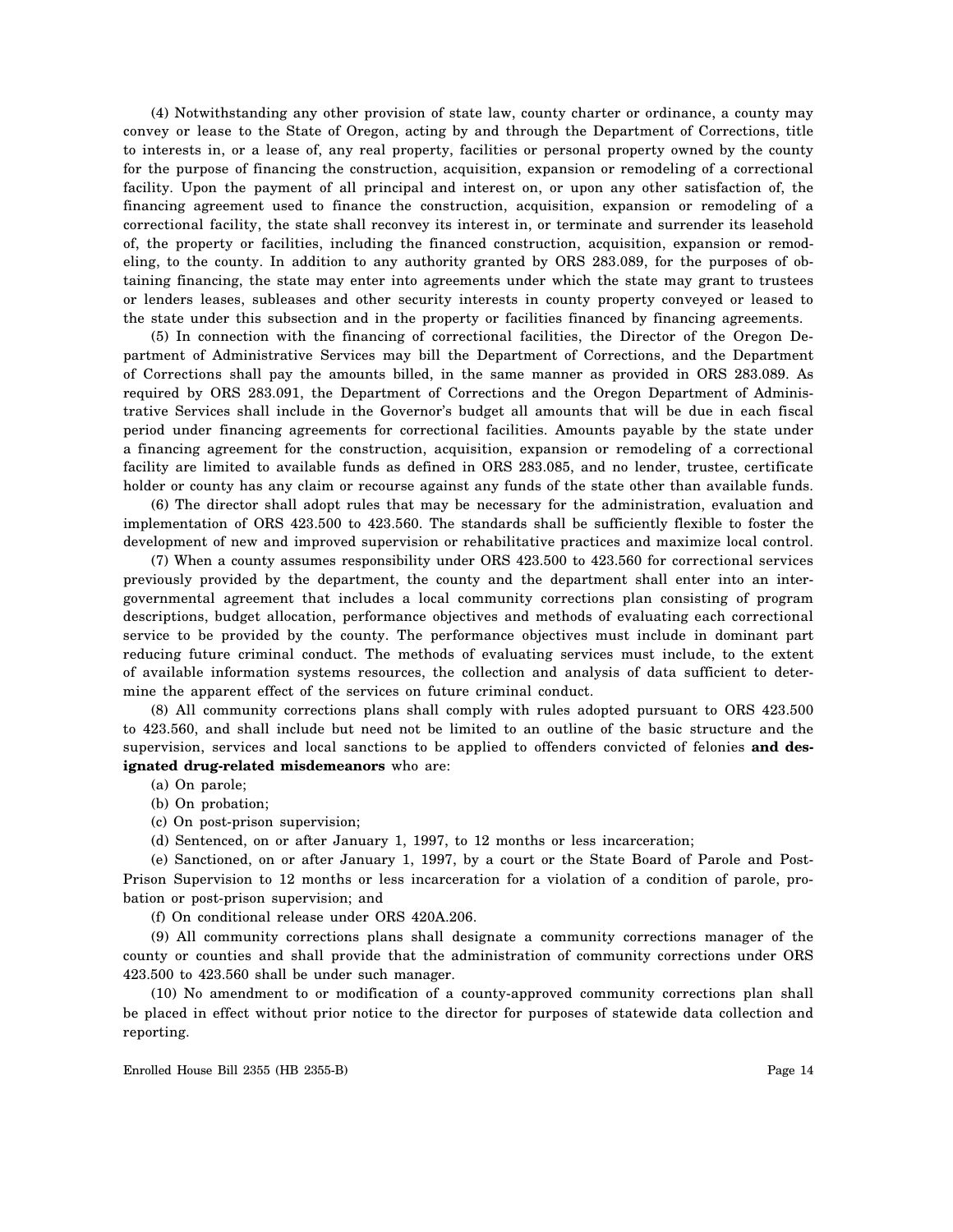(11) The obligation of the state to provide funding and the scheduling for providing funding of a project approved under this section is dependent upon the ability of the state to access public security markets to sell financing agreements.

(12) No later than January 1 of each odd-numbered year, the Department of Corrections shall:

(a) Evaluate the community corrections policy established in ORS 423.475, 423.478, 423.483 and 423.500 to 423.560; and

(b) Assess the effectiveness of local revocation options.

**(13) As used in this section, "designated drug-related misdemeanor" has the meaning given that term in ORS 423.478.**

**SECTION 19.** ORS 137.633 is amended to read:

137.633. (1) A person convicted of a felony **or a designated drug-related misdemeanor** and sentenced to probation or to the legal and physical custody of the supervisory authority under ORS 137.124 (2) is eligible for a reduction in the period of probation or local control post-prison supervision for complying with terms of probation or post-prison supervision, including the payment of restitution and participation in recidivism reduction programs.

(2) The maximum reduction under this section may not exceed 50 percent of the period of probation or local control post-prison supervision imposed.

(3) A reduction under this section may not be used to shorten the period of probation or local control post-prison supervision to less than six months.

(4)(a) The Department of Corrections shall adopt rules to carry out the provisions of this section.

(b) The supervisory authority shall comply with the rules adopted under this section.

(5) As used in this section[*,*]**:**

**(a) "Designated drug-related misdemeanor" has the meaning given that term in ORS 423.478.**

**(b)** "Local control post-prison supervision" means post-prison supervision that is supervised by a local supervisory authority pursuant to ORS 144.101.

**SECTION 20.** ORS 51.050 is amended to read:

51.050. (1) Except as otherwise provided in this section, in addition to the criminal jurisdiction of justice courts already conferred upon and exercised by them, justice courts have jurisdiction of all offenses committed or triable in their respective counties. The jurisdiction conveyed by this section is concurrent with any jurisdiction that may be exercised by a circuit court or municipal court.

(2) In any justice court that has not become a court of record under ORS 51.025, a defendant charged with a misdemeanor shall be notified immediately after entering a plea of not guilty of the right of the defendant to have the matter transferred to the circuit court for the county where the justice court is located. The election shall be made within 10 days after the plea of not guilty is entered, and the justice shall immediately transfer the case to the appropriate court.

(3) A justice court does not have jurisdiction over the trial of any felony **or a designated drug-related misdemeanor as defined in ORS 423.478**. Except as provided in ORS 51.037, a justice court does not have jurisdiction over offenses created by the charter or ordinance of any city.

**SECTION 21.** ORS 221.339 is amended to read:

221.339. (1) A municipal court has concurrent jurisdiction with circuit courts and justice courts over all violations committed or triable in the city where the court is located.

(2) Except as provided in subsections (3) and (4) of this section, municipal courts have concurrent jurisdiction with circuit courts and justice courts over misdemeanors committed or triable in the city. Municipal courts may exercise the jurisdiction conveyed by this section without a charter provision or ordinance authorizing that exercise.

(3) Municipal courts have no jurisdiction over felonies **or designated drug-related misdemeanors as defined in ORS 423.478**.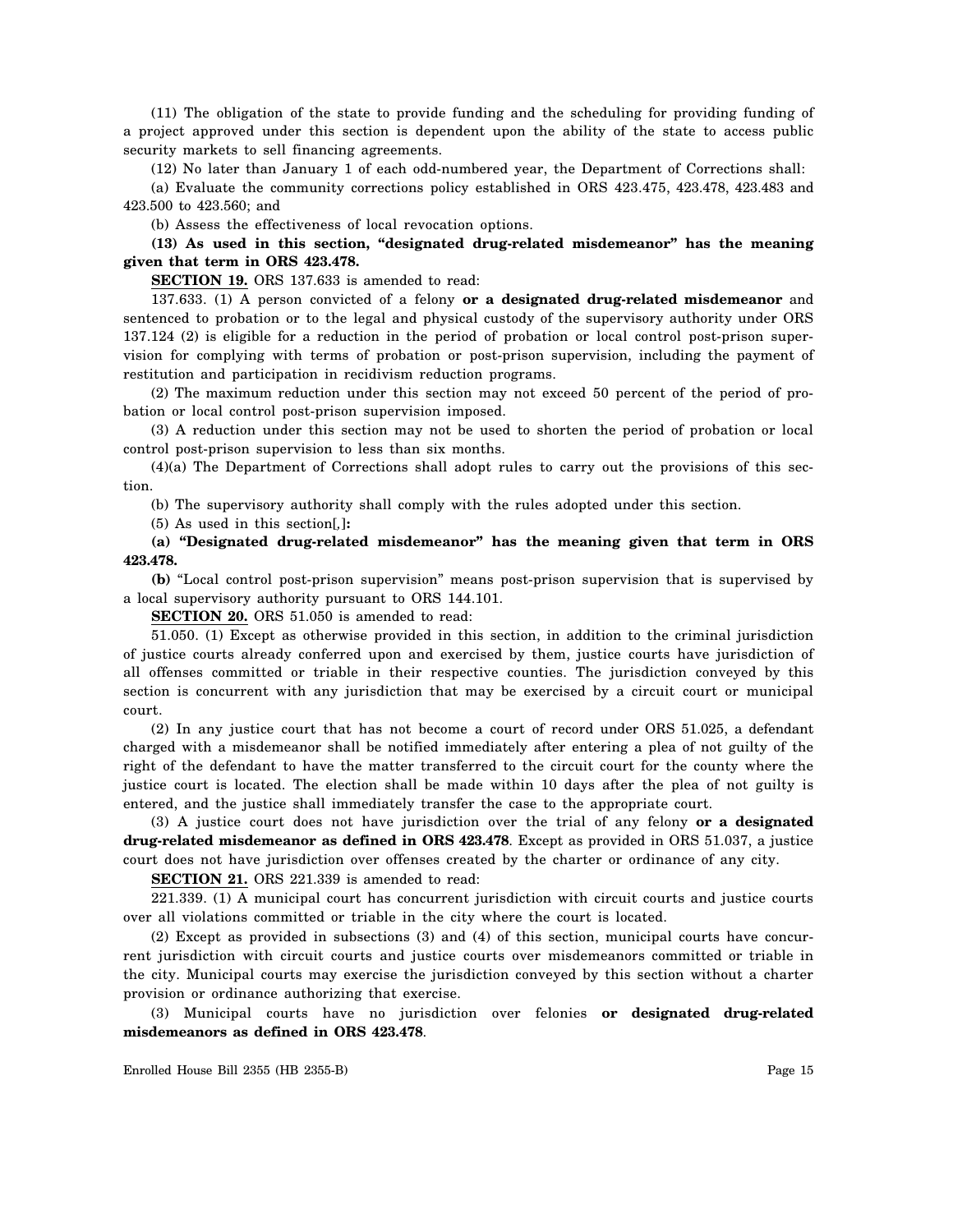(4) A city may limit the exercise of jurisdiction over misdemeanors by a municipal court under this section by the adoption of a charter provision or ordinance, except that municipal courts must retain concurrent jurisdiction with circuit courts over:

(a) Misdemeanors created by the city's own charter or by ordinances adopted by the city, as provided in ORS 3.132; and

(b) Traffic crimes as defined by ORS 801.545.

(5) Subject to the powers and duties of the Attorney General under ORS 180.060, the city attorney has authority to prosecute a violation of any offense created by statute that is subject to the jurisdiction of a municipal court, including any appeal, if the offense is committed or triable in the city. The prosecution shall be in the name of the state. The city attorney shall have all powers of a district attorney in prosecutions under this subsection.

**SECTION 22.** ORS 161.615 is amended to read:

161.615. Sentences for misdemeanors shall be for a definite term. The court shall fix the term of imprisonment within the following maximum limitations:

(1) For a Class A misdemeanor, [*1 year*] **364 days**.

(2) For a Class B misdemeanor, 6 months.

(3) For a Class C misdemeanor, 30 days.

(4) For an unclassified misdemeanor, as provided in the statute defining the crime.

**SECTION 23.** ORS 419C.501 is amended to read:

419C.501. (1) The court shall fix the duration of any disposition made pursuant to this chapter and the duration may be for an indefinite period. Any placement in the legal custody of the Department of Human Services or the Oregon Youth Authority under ORS 419C.478 or placement under the jurisdiction of the Psychiatric Security Review Board under ORS 419C.529 shall be for an indefinite period. However, the period of institutionalization or commitment may not exceed:

(a) The period of time specified in the statute defining the crime for an act that would constitute an unclassified misdemeanor if committed by an adult;

(b) Thirty days for an act that would constitute a Class C misdemeanor if committed by an adult;

(c) Six months for an act that would constitute a Class B misdemeanor if committed by an adult;

(d) [*One year*] **Three hundred sixty-four days** for an act that would constitute a Class A misdemeanor if committed by an adult;

(e) Five years for an act that would constitute a Class C felony if committed by an adult;

(f) Ten years for an act that would constitute a Class B felony if committed by an adult;

(g) Twenty years for an act that would constitute a Class A felony if committed by an adult; and

(h) Life for a young person who was found to have committed an act that, if committed by an adult would constitute murder or any aggravated form of murder under ORS 163.095 or 163.115.

(2) Except as provided in subsection (1)(h) of this section, the period of any disposition may not extend beyond the date on which the young person or youth offender becomes 25 years of age.

**SECTION 24. The Oregon Criminal Justice Commission shall study the effect that the reduction of certain unlawful possession of a controlled substance offenses from a felony to a misdemeanor has had on the criminal justice system, rates of recidivism and the composition of the population of persons convicted of felony offenses. The commission shall submit a report detailing the results of the study to the interim committees of the Legislative Assembly related to the judiciary in the manner provided by ORS 192.245 no later than September 15, 2018.**

**SECTION 25.** ORS 161.570 is amended to read:

161.570. (1) As used in this section, "nonperson felony" has the meaning given that term in the rules of the Oregon Criminal Justice Commission.

(2) A district attorney may elect to treat a Class C nonperson felony or a violation of ORS 475.752 [*(3)(a)*] **(7)**, 475.854 **(2)(b)** or 475.874 **(2)(b)** as a Class A misdemeanor. The election must be made by the district attorney orally or in writing at the time of the first appearance of the defendant. If a district attorney elects to treat a Class C felony or a violation of ORS 475.752 [*(3)(a)*] **(7)**,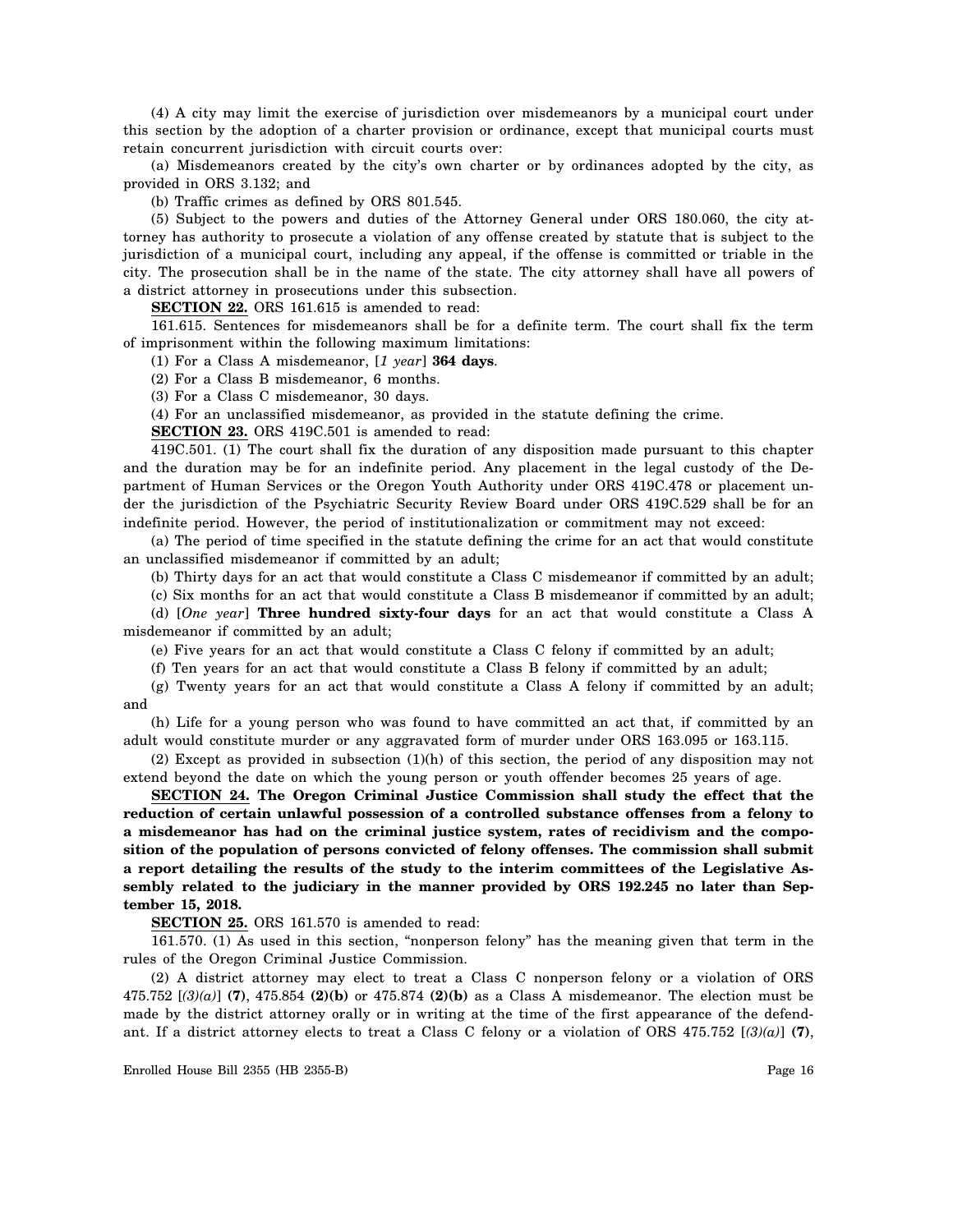475.854 **(2)(b)** or 475.874 **(2)(b)** as a Class A misdemeanor under this subsection, the court shall amend the accusatory instrument to reflect the charged offense as a Class A misdemeanor.

(3) If, at some time after the first appearance of a defendant charged with a Class C nonperson felony or a violation of ORS 475.752 [*(3)(a)*] **(7)**, 475.854 **(2)(b)** or 475.874 **(2)(b)**, the district attorney and the defendant agree to treat the charged offense as a Class A misdemeanor, the court may allow the offense to be treated as a Class A misdemeanor by stipulation of the parties.

(4) If a Class C felony or a violation of ORS 475.752 [*(3)(a)*] **(7)**, 475.854 **(2)(b)** or 475.874 **(2)(b)** is treated as a Class A misdemeanor under this section, the court shall clearly denominate the offense as a Class A misdemeanor in any judgment entered in the matter.

(5) If no election or stipulation is made under this section, the case proceeds as a felony.

(6) Before a district attorney may make an election under subsection (2) of this section, the district attorney shall adopt written guidelines for determining when and under what circumstances the election may be made. The district attorney shall apply the guidelines uniformly.

(7) Notwithstanding ORS 161.635, the fine that a court may impose upon conviction of a misdemeanor under this section may not:

(a) Be less than the minimum fine established by ORS 137.286 for a felony; or

(b) Exceed the amount provided in ORS 161.625 for the class of felony receiving Class A misdemeanor treatment.

**SECTION 26. Notwithstanding any other provision of law, the General Fund appropriation** made to the Oregon Criminal Justice Commission by section 1, chapter \_\_\_\_\_, Oregon **Laws 2017 (Enrolled House Bill 5005), for the biennium beginning July 1, 2017, is increased by \$347,351 for the purpose of implementing the provisions of this 2017 Act.**

**SECTION 27. Notwithstanding any other provision of law, the General Fund appropriation** made to the Department of State Police by section 1 (4), chapter <u>equal</u>, Oregon Laws 2017 **(Enrolled House Bill 5031), for the biennium beginning July 1, 2017, for administrative services, agency support, criminal justice information services and office of the State Fire Marshal, is increased by \$780,418 for the purpose of implementing the provisions of this 2017 Act.**

**SECTION 28. Notwithstanding any other law limiting expenditures, the limitation on ex**penditures established by section 2 (4), chapter *campled Laws 2017* (Enrolled House **Bill 5031), for the biennium beginning July 1, 2017, as the maximum limit for payment of expenses from fees, moneys or other revenues, including Miscellaneous Receipts, but excluding lottery funds and federal funds, collected or received by the Department of State Police for administrative services, agency support, criminal justice information services and office of the State Fire Marshal, is increased by \$750,000 for the purpose of implementing the provisions of this 2017 Act.**

**SECTION 29. Notwithstanding any other law limiting expenditures, the limitation on ex**penditures established by section 2 (1), chapter *campled Laws 2017* (Enrolled House **Bill 5034), for the biennium beginning July 1, 2017, as the maximum limit for payment of expenses from fees, moneys or other revenues, including Miscellaneous Receipts, but excluding lottery funds and federal funds, collected or received by the Department of Public Safety Standards and Training, for operations, is increased by \$431,330 for the purpose of implementing the provisions of this 2017 Act.**

**SECTION 30. (1) The amendments to ORS 475.005, 475.752, 475.824, 475.834, 475.854, 475.874, 475.884 and 475.894 by sections 9 to 16 of this 2017 Act apply to unlawful possession of a controlled substance offenses committed on or after the effective date of this 2017 Act.**

**(2) The amendments to ORS 161.615 by section 22 of this 2017 Act apply to sentences imposed on or after the effective date of this 2017 Act.**

**(3) The amendments to ORS 419C.501 by section 23 of this 2017 Act apply to findings that a youth offender is within the jurisdiction of the court under ORS 419C.005 that are made on or after the effective date of this 2017 Act.**